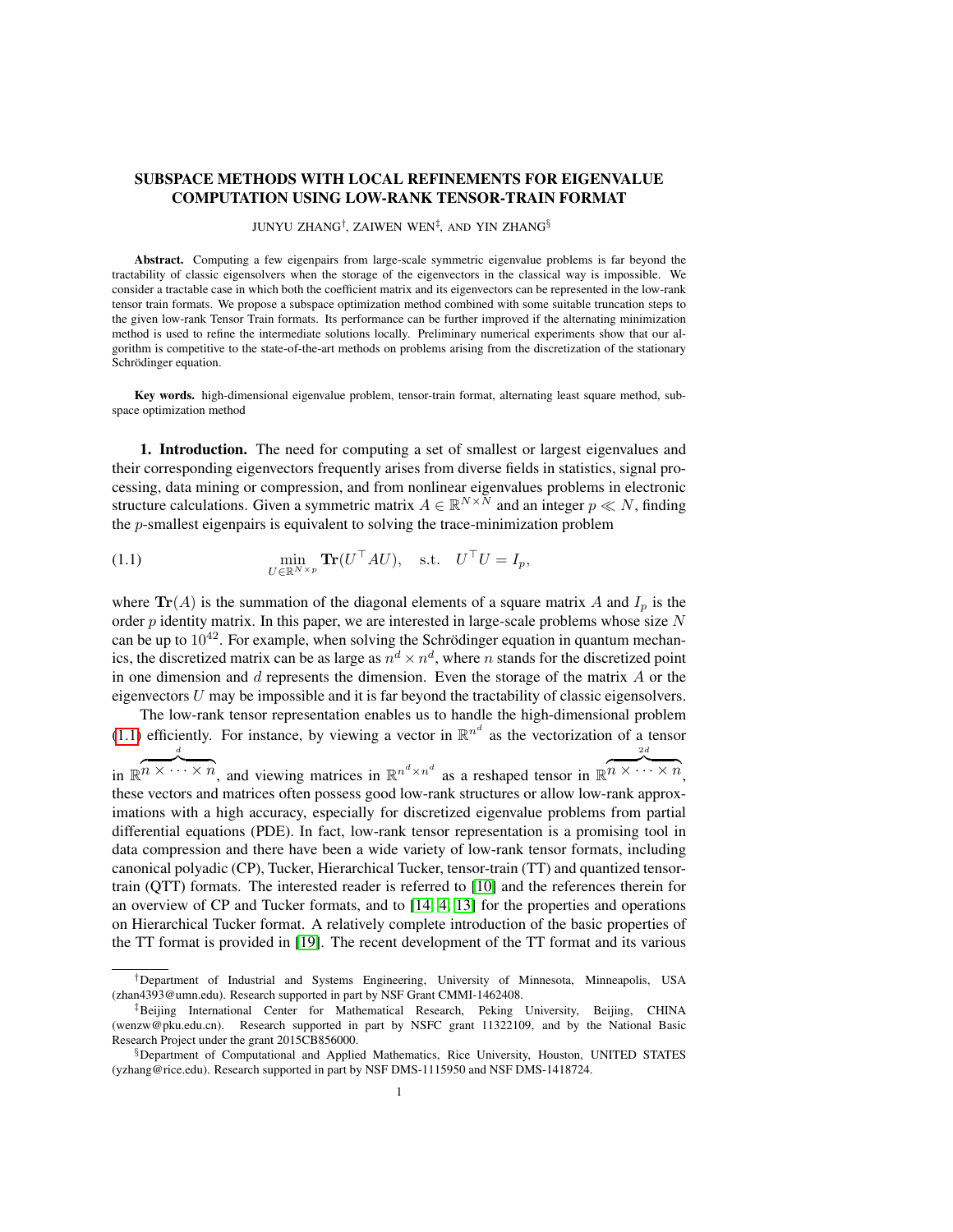applications can be found in the survey paper [\[5\]](#page-17-1). The QTT format [\[18\]](#page-18-4) is a further compression of the TT format and the application of the QTT format can often speed up methods using the TT format.

In this paper, we choose the BTT format because it has a simple structure and convenient numerical operations. Our goal is to solve  $(1.1)$  under a low-rank BTT format T, where the detailed definitions of the BTT format T will be introduced in section [2.](#page-2-0) Suppose that the matrix  $A$  in [\(1.1\)](#page-0-0) itself can be expressed in the TT format. Let U be the BTT representation of U. Then the trace-minimization problem becomes

<span id="page-1-0"></span>(1.2) 
$$
\min_{U \in \mathbb{R}^{N \times p}} \mathbf{Tr}(U^{\top}AU), \text{ s.t. } U^{\top}U = I_p \text{ and } U \in \mathbf{T},
$$

where  $U \in T$  means that all operations are performed in the BTT format. Due to the tractability of the operations involving the BTT format, problem [\(1.2\)](#page-1-0) is much more computational friendly than the original problem [\(1.1\)](#page-0-0).

Algorithms for solving [\(1.2\)](#page-1-0) highly rely on the representations of the BTT format. The standard iterative eigensolvers have been extended with low-rank tensor representation for matrices and vectors/block vectors in [\[1,](#page-16-0) [12,](#page-18-5) [15\]](#page-18-6). In particular, the so-called locally optimal preconditioned conjugate gradient (LOBPCG) method [\[9\]](#page-18-7) is applied to the Hierarchical Tucker format in [\[12\]](#page-18-5) for calculating only the smallest eigenvalue. Although these tensor formats can cover high dimensional data with a relatively low rank and the classic iterative methods can solve certain examples, they exhibit convergence and robustness issues. Another difficulty is that the rank of some intermediate vectors increases iteration by iteration and they have to be compressed to lower rank carefully. The most successful framework is based on the technique of alternating minimization (block coordinate descent) method, such as alternating linear scheme (ALS) and its variations [\[2,](#page-16-1) [8,](#page-18-8) [12\]](#page-18-5). Basically, the variables in the BTT format are expressed blocks by blocks naturally according to its structure. Then the objective function is minimized with respect to only one block of variables while all other blocks are fixed at each iteration. Applying the unfolding properties of the BTT format, this subproblem itself is a linear eigenvalue problem of a smaller size and can be solved efficiently by standard eigensolvers. An algorithm called EVAMEn is developed in [\[11\]](#page-18-9). It also uses the ALS framework but enriches each core locally based on preconditioned residual information. The subproblems are in the same fashion as ALS and they again are solved by the LOBPCG method. Numerical examples show that EVAMEn can be more efficient than ALS in a few cases.

In this paper, we propose a truncated subspace optimization method for solving [\(1.2\)](#page-1-0) whose solutions are represented in the low-rank BTT formats. The main challenge of a direct extension of the subspace optimization method [\[16\]](#page-18-10) is that the TT-ranks increase dramatically after several operations between tensor formats, such as the addition in the TT formats and matrix-vector multiplications in the TT format. Consequently, the computational cost of all subsequent operations becomes more and more expensive and eventually prohibitive as the TT-ranks increase. Our strategy is to add projections to the given TT formats at some suitable places so that the overall computational cost is still tractable while the accuracy is still maintained. This scheme itself can be interpreted as an inexact alternating minimization procedure between finding eigenpairs in a subspace and enforcing the given low-rank tensor representation. Its performance can be further improved if the ALS method is used to refine the intermediate solutions locally. Preliminary numerical experiments show that our algorithm is quite promising comparing to the ALS method and EVAMEn on problems arising from the discretization of the stationary Schrödinger equation. In particular, our method may has its advantage when solving the linear eigenvalue problem in the ALS method and EVAMEn is still time consuming.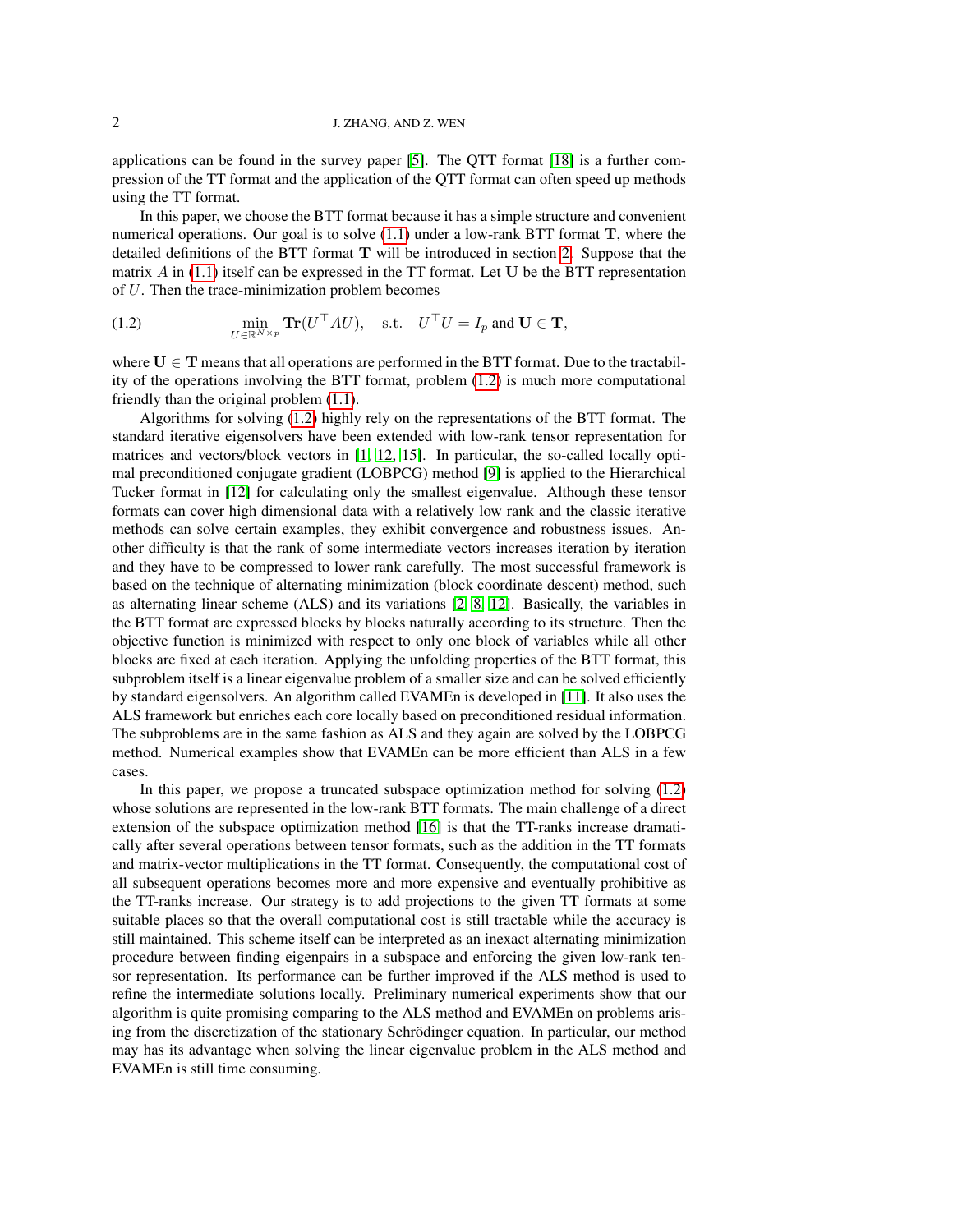Organization and notations. The rest of this paper is organized as follows. The lowrank TT and BTT formats as well as the operator TT format are introduced in section [2.](#page-2-0) Some properties of these TT formats are reviewed in section [3.](#page-3-0) In section [4,](#page-7-0) we propose the truncated subspace optimization method with local refinements. Numerical results are presented in section [5.](#page-13-0) Finally, we conclude the paper in section [6.](#page-16-2)

We adopt the following notation. The operations  $x \otimes y$  and  $x \odot y$  denote the Kronecker and Hadamard products between  $x$  and  $y$ , respectively. The ordinary upper case letters denote matrices, including a block of vectors; the ordinary lower case letters denote vectors; the bold-faced upper case letters represent tensors and the tensor representation for matrices and a block of vectors; the bold-faced lower case letters represent tensors and and the tensor representation for vectors. When a same letter appears in both ordinary and bold-faced letterforms, for example u and u, then u is a vector and u is the tensor representation of u.

<span id="page-2-0"></span>2. The TT Formats for Vectors and Matrices. For completeness of this paper, we give a relatively detailed introduction on the TT formats and its variants. The interested reader is referred to [\[11\]](#page-18-9) for further information. A vector  $u \in \mathbb{R}^N$  with  $N = n_1 n_2 ... n_d$ can be reshaped as a tensor  $\mathbf{u} \in \mathbb{R}^{n_1 \times n_2 \times \cdots \times n_d}$  whose entries  $u_{i_1 i_2 \ldots i_d}$  are aligned in reverse lexicographical order,  $1 \le i_\mu \le n_\mu, \mu = 1, 2, \dots, d$ . The tensor u can be written in the TT format if its entries can be expressed as

<span id="page-2-2"></span>
$$
(2.1) \t\t u_{i_1 i_2 \dots i_d} = U_1(i_1) U_2(i_2) \dots U_d(i_d),
$$

where  $U_{\mu}(i_{\mu}) \in \mathbb{R}^{r_{\mu-1} \times r_{\mu}}, i_{\mu} = 1, 2, \ldots, n_{\mu}$  and the dimensions  $r_{\mu}, \mu = 0, 1, \ldots, d$ , are fixed with  $r_0 = r_d = 1$ . The tuple  $\{r_0, r_1, \ldots, r_d\}$  is called the TT-rank. For each  $\mu$ , the tensor  $\mathbf{U}_{\mu} \in \mathbb{R}^{r_{\mu-1} \times n_{\mu} \times r_{\mu}}$  formed by stacking the matrices  $U_{\mu}(i_{\mu}), i_{\mu} = 1, \dots, n_{\mu}$ , is called the  $\mu$ th TT core of **u**. Therefore, a vector u of size  $\mathcal{O}(n^d)$  can be stored with  $\mathcal{O}(dnr^2)$ elements, if the corresponding tensor u has a TT representation or it can be approximated by a TT format, with a maximal TT-rank  $r$ . A graphical representation of  $\bf{u}$  is shown in Figure [2.1.](#page-2-1)



<span id="page-2-1"></span>FIG. 2.1. *Graphical representation of a TT tensor of order d with cores*  $\mathbf{U}_{\mu}$ ,  $\mu = 1, 2, \dots, d$ . *The first row is for* **u** *and the second row is for its entry*  $u_{i_1 i_2...i_d}$ *.* 

Similarly, a matrix  $U \in \mathbb{R}^{N \times p}$  with  $p \ll N$  can be expressed in the TT format. A simple way is to derive tensors  $\mathbf{u}_1, \mathbf{u}_2, \dots, \mathbf{u}_p$  in the TT format for the first to the last columns of U, respectively. A more compact form is to share all but one core of these p tensors. Let the TT cores of  $\mathbf{u}_i$  be  $\mathbf{U}_{1,i}, \mathbf{U}_{2,i}, \ldots, \mathbf{U}_{d,i}$ , for  $i = 1, 2, \ldots, p$ . Then the p tensors form a block- $\mu$ TT  $(\mu$ -BTT) format if

$$
U_{i,1} = U_{i,2} = \ldots = U_{i,p} = U_i, \quad i = 1,2,\ldots,\mu-1,\mu+1,\ldots,d.
$$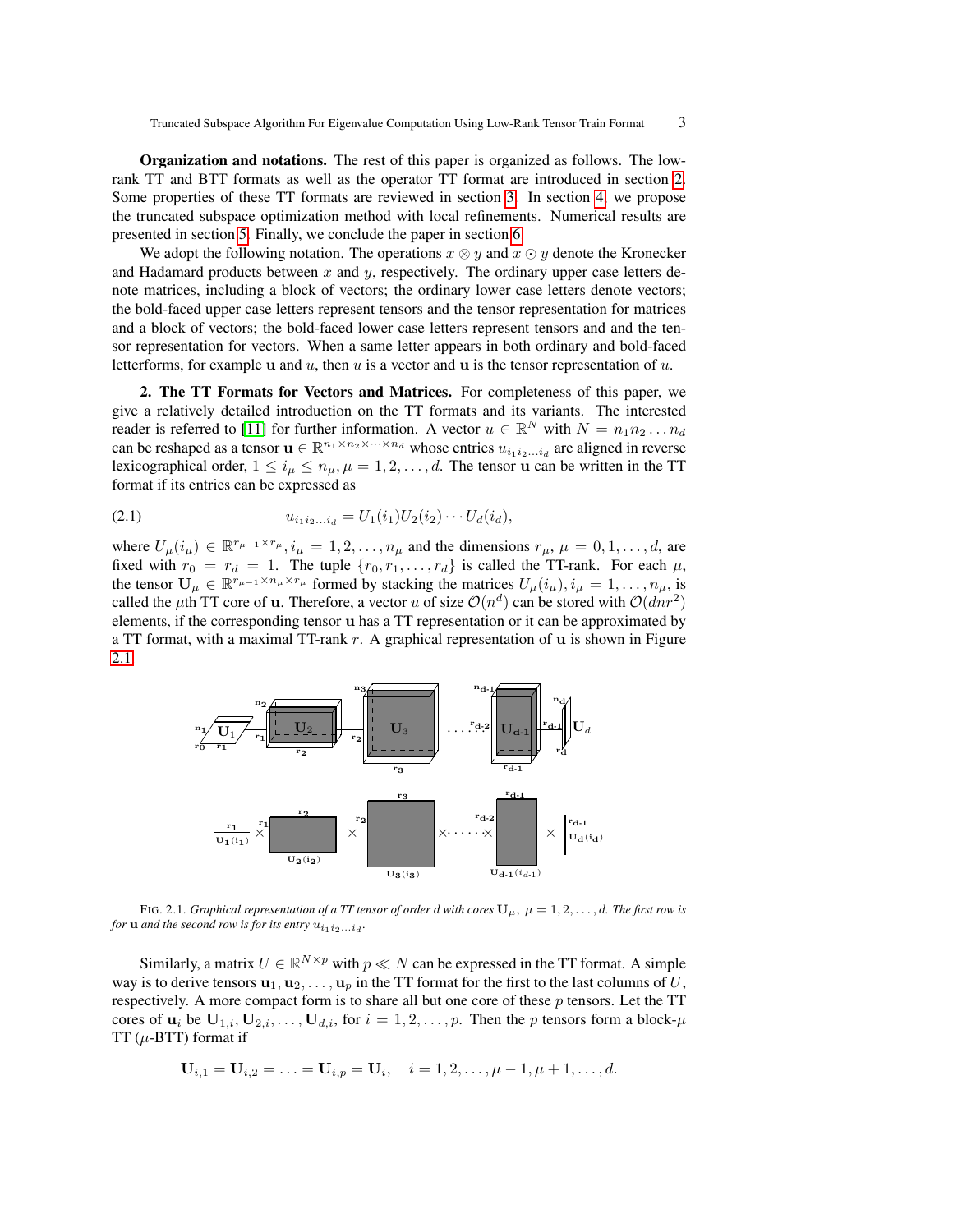Then the  $i_1i_2\cdots i_d$  entry of the *j*th tensor is

(2.2) 
$$
U(i_1, ..., i_\mu, ..., i_d; j) = U_1(i_1) \cdots U_\mu^j(i_\mu) \cdots U_d(i_d).
$$

A graphical representation of the BTT format of U is depicted in Figure [2.2.](#page-3-1)

<span id="page-3-5"></span>

<span id="page-3-4"></span><span id="page-3-1"></span>FIG. 2.2. *Graphical representation of a* µ*-BTT format.*

Consider a matrix  $A \in \mathbb{R}^{m_1 m_2 \cdots m_d \times n_1 n_2 \cdots n_d}$  whose rows and columns are both indexed by multi-indices in reverse lexicographical order. If the entries of A can be written as

(2.3) 
$$
A_{i_1 i_2 \cdots i_d, j_1 j_2 \cdots j_d} = A_1(i_1, j_1) A_2(i_2, j_2) \cdots A_d(i_d, j_d),
$$

where  $A_\mu(i_\mu, j_\mu) \in \mathbb{R}^{r_{\mu-1} \times r_{\mu}}, i_\mu = 1, \ldots, m_\mu, j_\mu = 1, \ldots, n_\mu$ , then the representation is called the operator TT format **A**. Similarly, for each  $\mu$ , the tensor  $\mathbf{A}_{\mu} \in \mathbb{R}^{r_{\mu-1} \times m_{\mu} \times n_{\mu} \times r_{\mu}}$ constructed by stacking all matrices  $A_\mu(i_\mu, j_\mu)$  is called the  $\mu$ th core of A. The tuple  ${r_0, r_1, \ldots, r_d}$  with  $r_0 = r_d = 1$  is called the TT-rank of A.

## <span id="page-3-0"></span>3. Properties of the TT formats.

**3.1. Unfoldings of the TT formats.** For a TT core  $U_{\mu}$ , the left and right unfoldings are given by

$$
U^L_\mu = \begin{pmatrix} U_\mu(1) \\ \vdots \\ U_\mu(n_\mu) \end{pmatrix} \in \mathbb{R}^{r_{\mu-1}n_{\mu} \times r_{\mu}}, U^R_\mu = \left( V_\mu(1), \cdots, V_\mu(r_\mu) \right) \in \mathbb{R}^{r_{\mu-1} \times n_{\mu}r_{\mu}},
$$

where  $V_\mu(k) = \begin{pmatrix} U_\mu^{(k)}(1), & \cdots, & U_\mu^{(k)}(n_\mu) \end{pmatrix}$  and  $U_\mu^{(k)}(i)$  is the kth column of matrix  $U_{\mu}(i)$ . Another pair of frequently used matrices are the interface matrices defined as

<span id="page-3-2"></span>
$$
U_{\leq \mu} = [U_1(i_1)U_2(i_2)\cdots U_{\mu}(i_{\mu})] \in \mathbb{R}^{n_1 n_2 \cdots n_{\mu} \times r_{\mu}},
$$
  

$$
U_{\geq \mu} = [U_{\mu}(i_{\mu})U_{\mu+1}(i_{\mu+1})\cdots U_{d}(i_{d})]^T \in \mathbb{R}^{n_{\mu} n_{\mu+1} \cdots n_{d} \times r_{\mu-1}}
$$

,

where the rows and columns are aligned in reverse lexicographical order. It can be verified that

(3.1) 
$$
U_{\leq \mu} = (I_{n_{\mu}} \otimes U_{\leq \mu-1}) U_{\mu}^{L} \text{ and } U_{\geq \mu}^{T} = U_{\mu}^{R} (U_{\geq \mu+1} \otimes I_{n_{\mu}}).
$$

Alternatively, the TT format can be expressed as a matrix-vector product. The properties of the Kronecker products and [\(3.1\)](#page-3-2) lead to

<span id="page-3-3"></span>
$$
(3.2) \quad u = \text{vec}(\mathbf{U}_{\leq \mu-1}\mathbf{U}_{\geq \mu}^T) = \text{vec}(\mathbf{U}_{\leq \mu-1}\mathbf{U}_{\mu}^R(\mathbf{U}_{\geq \mu+1}^T \otimes I_{n_{\mu}})) = \mathcal{U}_{\neq \mu}\text{vec}(\mathbf{U}_{\mu}^R),
$$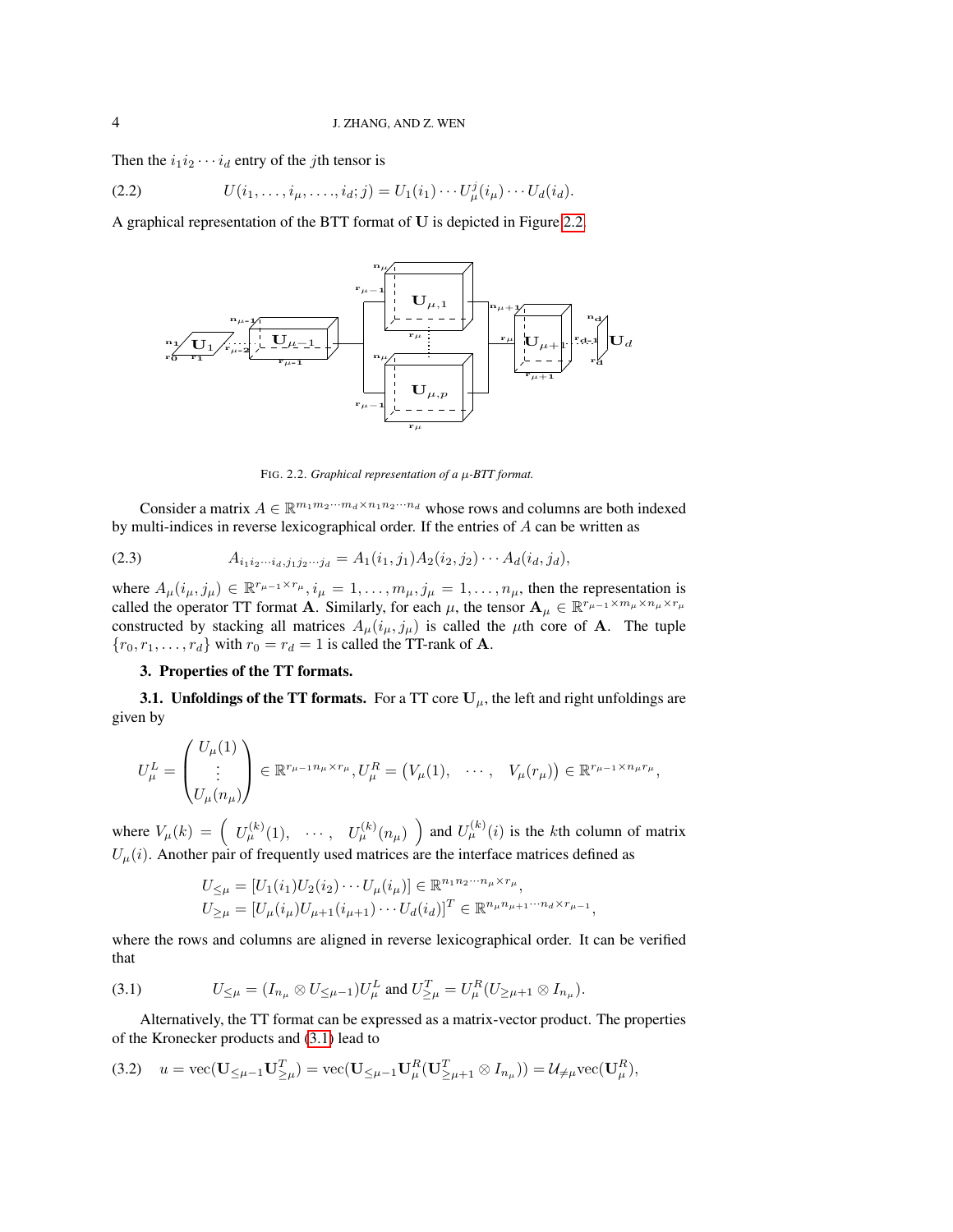where

(3.3) U6=<sup>µ</sup> := (U≥µ+1 ⊗ In<sup>µ</sup> ⊗ U≤µ−1).

By substituting [\(3.1\)](#page-3-2) into [\(3.2\)](#page-3-3), we can extract two cores and build

(3.4) 
$$
u = \mathcal{U}_{\neq \mu,\mu+1} \text{vec}(\mathbf{U}_{\mu}^{L} \mathbf{U}_{\mu+1}^{R}),
$$

where

<span id="page-4-1"></span>
$$
\mathcal{U}_{\neq \mu,\mu+1}=\mathbf{U}_{\geq \mu+2}\otimes I_{n_{\mu+1}}\otimes I_{n_{\mu}}\otimes \mathbf{U}_{\leq \mu-1}.
$$

For a matrix  $U \in \mathbb{R}^{n_1 n_2 ... n_d \times p}$ , the unfolding properties [\(3.2\)](#page-3-3) and [\(3.4\)](#page-4-0) can be extended to its  $\mu$ -BTT tensor U. Applying them to each column of U gives

(3.5) 
$$
U = \mathcal{U}_{\neq \mu} \left( \text{vec}(\mathbf{U}_{\mu,1}^R) \cdots \text{vec}(\mathbf{U}_{\mu,p}^R) \right)
$$

(3.6) 
$$
= \mathcal{U}_{\neq \mu, \mu+1} \left( \text{vec}(\mathbf{U}_{\mu,1}^{L} \mathbf{U}_{\mu+1}^{R}) \cdots \text{vec}(\mathbf{U}_{\mu,p}^{L} \mathbf{U}_{\mu+1}^{R}) \right).
$$

3.2. Operations Related to the TT and BTT Formats. For simplicity, we will call the vectorization of a TT tensor as a TT tensor if no confusion can arise. Almost all results of the basic numerical linear algebraic operations, including vector additions, matrix by vector products, the multiplication between a matrix in the BTT format and an ordinary matrix, are still in the TT formats. We briefly describe a few of these operations as follows.

Consider two vectors  $u, v \in \mathbb{R}^N$  and their corresponding TT formats  $u, v$  with TT cores  $U_{\mu}$  and  $V_{\mu}$ , for  $\mu = 1, \dots, d$ . Let  $w = u + v$  denote the addition of  $u + v$ . Then w is again a TT tensor with TT cores  $W_{\mu}$  given by

$$
W_1(i_1) = (U_1(i_1) V_1(i_1)), W_d(i_d) = (U_d(i_d) V_d(i_d))^\top,
$$
  

$$
W_k(i_k) = \begin{pmatrix} U_k(i_k) & V_k(i_k) \end{pmatrix}, \quad \forall 2 \le k \le d-1.
$$

It is easy to check that  $w_{i_1 i_2 \cdots i_d} = W_1(i_1) W_2(i_2) \cdots W_d(i_d)$ . The TT-ranks of w is the addition of the TT-ranks of **u** and **v**. The addition between two  $\mu$ -BTT formats can be defined in the same fashion and the details are omitted here.

The Hadamard product  $w = u \odot v$  between u and v is also a tensor in the TT format with cores given by  $W_k(i_k) = (U_k(i_k) \otimes (V_k(i_k))$  since it can be verified that

$$
W_{i_1i_2\cdots i_d} = (U_1(i_1)U_2(i_2)\cdots U_d(i_d)) \otimes (V_1(i_1)V_2(i_2)\cdots V_d(i_d))
$$
  
=  $(U_1(i_1) \otimes V_1(i_1))(U_2(i_2) \otimes V_2(i_2))\cdots (U_d(i_d) \otimes V_d(i_d)).$ 

Consider two matrices  $U \in \mathbb{R}^{N \times p}$  and  $M \in \mathbb{R}^{p \times k}$ . Let U be the BTT format of U. Then UM denotes the matrix multiplication  $UM$ , which can still be written in the BTT format. It follows from the equation [\(3.5\)](#page-4-1) that

<span id="page-4-2"></span>
$$
UM = \mathcal{U}_{\neq \mu} \left( \text{vec}(\mathbf{U}_{\mu,1}^R) \cdots \text{vec}(\mathbf{U}_{\mu,p}^R) \right) M.
$$

Hence, the  $1, \ldots, \mu - 1, \mu + 1, \ldots, d$ th cores of  $UM$  are the same as U while the  $\mu$ th cores are the reshapes of  $\left(\text{vec}(\mathbf{U}_{\mu,1}^R)\cdots\text{vec}(\mathbf{U}_{\mu,p}^R)\right)M$ .

When  $U^L_\mu$  or  $(U^R_\mu)^T$  is orthonormal, the TT core  $\mathbf{U}_\mu$  is called left or right orthonormal, respectively. If  $U^L_\mu$  is not orthonormal, one can compute the QR decomposition of  $U^L_\mu$  as  $U^L_\mu = QR$  and substitute

$$
(3.7) \tU_{\mu}^{L} \leftarrow Q, U_{\mu+1}^{R} \leftarrow RU_{\mu+1}^{R}.
$$

<span id="page-4-0"></span>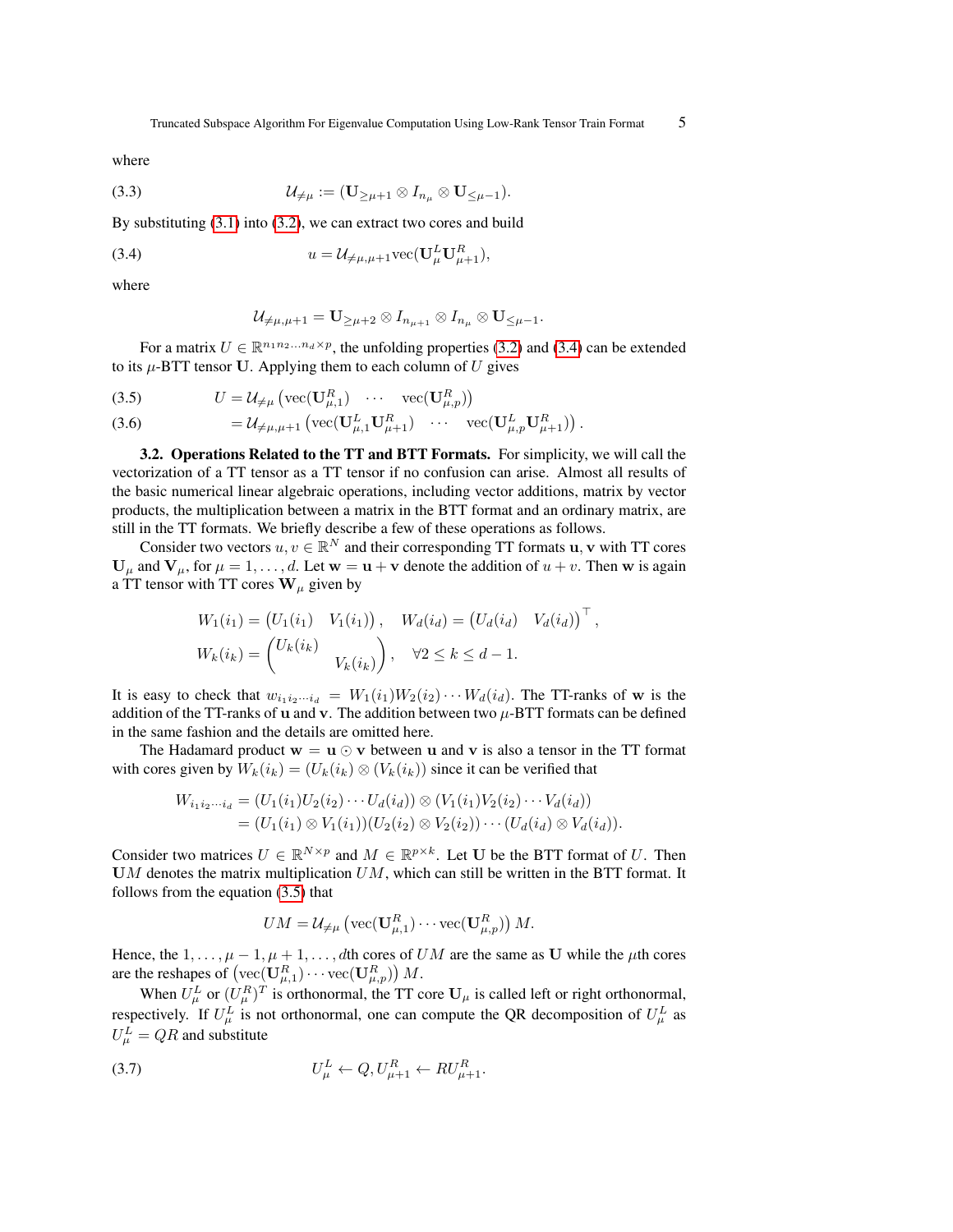## 6 J. ZHANG, AND Z. WEN

The unfolding property  $(3.4)$  implies that  $u$  is not changed under this new representation. Similar substitutions apply to  $U^R_\mu$  as well. Hence,  $U_{\leq \mu-1}$  and  $U_{\geq \mu+1}$  can be made to have orthonormal columns and rows, respectively, which implies that  $U_{\neq\mu}$  and  $U_{\neq\mu,\mu+1}$  are orthogonal matrices. Consequently, a  $\mu$ -BTT format can also be orthogonalized due to [\(3.5\)](#page-4-1).

A  $\mu$ -BTT format can be transformed to a  $(\mu + 1)$ -BTT format. Perform a minimal-rank decomposition

<span id="page-5-1"></span><span id="page-5-0"></span>
$$
[U_{\mu,1}^L,\ldots,U_{\mu,p}^L]=Q[P_1,\ldots,P_p],\quad Q\in\mathbb{R}^{r_{\mu-1}n_{\mu}\times s},P_i\in\mathbb{R}^{s\times r_{\mu}},
$$

where the minimal-rank decomposition can be obtained by, e.g., a QR decomposition with column pivoting or an SVD. Then the cores are updated as

$$
(3.8) \tU\muL \leftarrow Q \text{ and } U\mu+1,iR \leftarrow P_i U\mu+1R,
$$

and the rank is changed as  $r_{\mu} = s$ .

<span id="page-5-2"></span>3.3. Operations Related to the Operator TT Formats. A summation of the Kronecker products can be expressed in the operator TT format in [\(2.3\)](#page-3-4). Suppose that

(3.9) 
$$
A = \sum_{k=1}^{R} L_d^{(k)} \otimes \ldots \otimes L_2^{(k)} \otimes L_1^{(k)},
$$

where  $L_i^{(k)}$ ,  $k = 1, ..., R$  and  $i = 1, ..., d$ , are matrices of suitable sizes. Then it has an operator TT format with rank at most  $r_1 = \ldots = r_{d-1} = R$  and the corresponding matrices in [\(2.3\)](#page-3-4) are

$$
A_1(i_1, j_1) = [L_1^{(1)}(i_1, j_1), \dots, L_1^{(R)}(i_1, j_1)], \quad A_d(i_d, j_d) = \begin{pmatrix} L_d^{(1)}(i_d, j_d) \\ \vdots \\ L_d^{(R)}(i_d, j_d) \end{pmatrix},
$$

$$
A_\mu(i_\mu, j_\mu) = \begin{pmatrix} L_\mu^{(1)}(i_\mu, j_\mu) & & \\ & L_\mu^{(2)}(i_\mu, j_\mu) & & \\ & \ddots & & \\ & & L_\mu^{(R)}(i_\mu, j_\mu) \end{pmatrix}, \mu = 2, \dots, d - 1.
$$

A special form of [\(3.9\)](#page-5-0) is

(3.10) 
$$
A = \sum_{\mu=1}^d M_d \otimes \cdots \otimes M_{\mu-1} \otimes L_{\mu} \otimes M_{\mu+1} \otimes \cdots \otimes M_1.
$$

It has a rank-2 operator TT representation as

$$
A_1(i_1, j_1) = (L_1(i_1, j_1), M_1(i_1, j_1)), A_d(i_d, j_d) = (M_d(i_d, j_d), L_d(i_d, j_d))^T,
$$
  

$$
A_\mu(i_\mu, j_\mu) = \begin{pmatrix} M_\mu(i_\mu, j_\mu) & 0 \\ L_\mu(i_\mu, j_\mu) & M_\mu(i_\mu, j_\mu) \end{pmatrix}, \mu = 2, \dots, d - 1.
$$

Another specific matrix is

$$
(3.11) \tA = \sum_{\mu=1}^{d-1} M_d \otimes \cdots \otimes M_{\mu+2} \otimes C_{\mu+1} \otimes B_{\mu} \otimes M_{\mu-1} \otimes \cdots \otimes M_1,
$$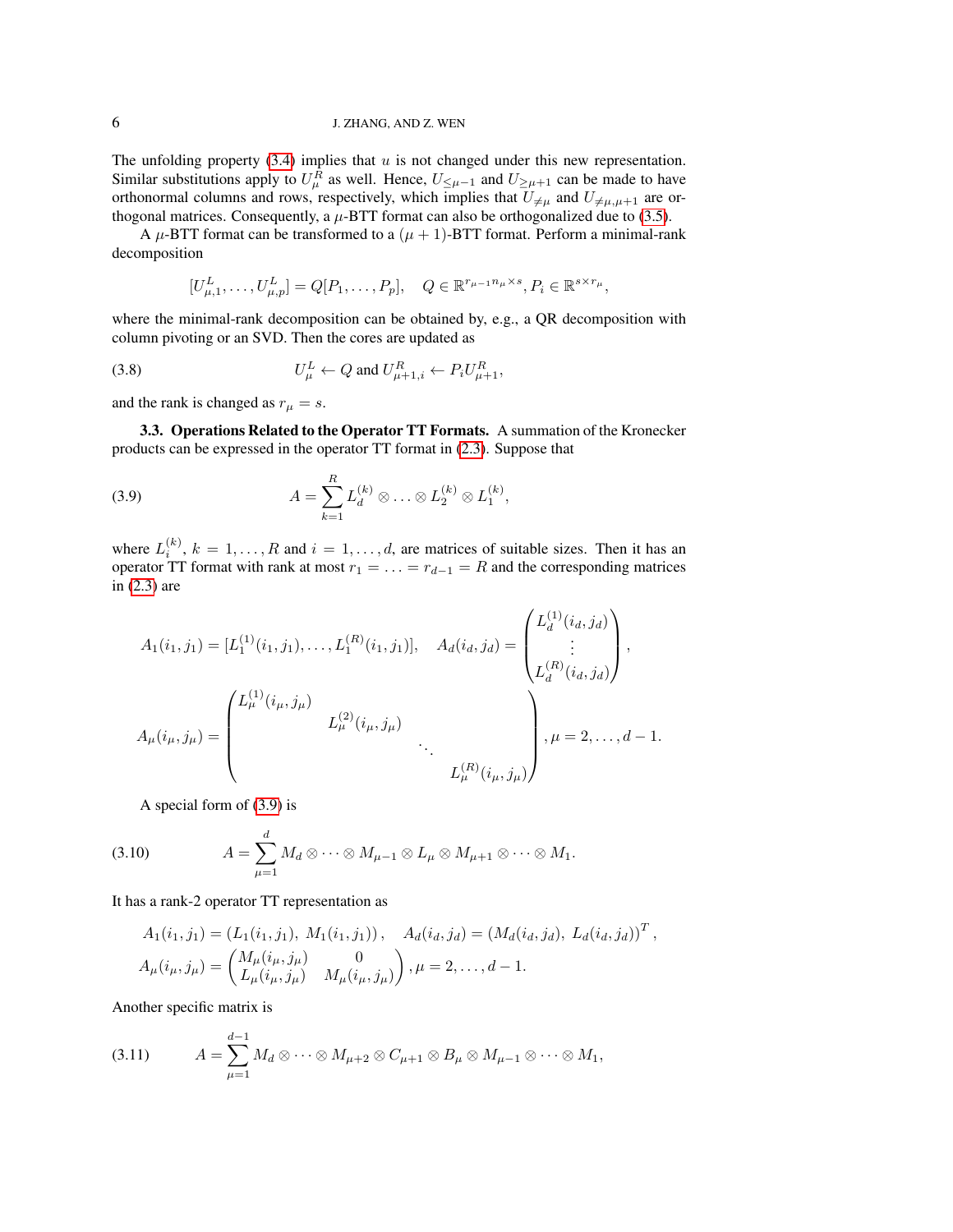whose operator TT format is

$$
A_1(i_1, j_1) = \begin{pmatrix} 0, & B_1(i_1, j_1), & M_1(i_1, j_1) \end{pmatrix}, A_d(i_d, j_d) = \begin{pmatrix} M_d(i_d, j_d) \\ C_d(i_d, j_d) \\ 0 \end{pmatrix},
$$
  

$$
A_\mu(i_\mu, j_\mu) = \begin{pmatrix} M_\mu(i_\mu, j_\mu) & 0 & 0 \\ C_\mu(i_\mu, j_\mu) & 0 & 0 \\ 0 & B_\mu(i_\mu, j_\mu) & M_\mu(i_\mu, j_\mu) \end{pmatrix}, \quad \mu = 2, ..., d - 1.
$$

The multiplication between a matrix in the operator TT format and a vector in the TT format also gives a TT format. Consider a matrix  $\bf{A}$  and a vector u defined by [\(2.1\)](#page-2-2) and [\(2.3\)](#page-3-4), respectively. Let  $v = Au$ . Then we have

$$
v_{i_1i_2\cdots i_d} = \sum_{j_1j_2\cdots j_d} (A_1(i_1,j_1)A_2(i_2,j_2)\cdots A_d(i_d,j_d)) \otimes (U_1(j_1)U_2(j_2)\cdots U_d(j_d))
$$
  
= 
$$
\sum_{j_1j_2\cdots j_d} (A_1(i_1,j_1) \otimes U_1(j_1))(A_2(i_2,j_2) \otimes U_2(j_2))\cdots (A_d(i_d,j_d) \otimes U_d(j_d))
$$
  
= 
$$
\sum_{j_1} (A_1(i_1,j_1) \otimes U_1(j_1)) \sum_{j_2} (A_2(i_2,j_2) \otimes U_2(j_2))\cdots \sum_{j_d} (A_d(i_d,j_d) \otimes U_d(j_d)).
$$

Hence, the TT cores of **v** are  $V_k(i_k) = \sum_{j_k} A_k(i_k, j_k) \otimes U_k(j_k)$ ,  $k \in \{1, 2, ..., d\}$ . The TT ranks of v are bounded by the multiplications of the TT ranks of A and u.

3.4. Truncation of the BTT Formats. We now describe the truncation of the TT and BTT formats by using a sequence of singular value decompositions (SVDs). Assume that the SVD of  $\mathbf{U}_{\mu}^{L}$  is  $\mathbf{U}_{\mu}^{L} = USV^{\top}$ . The unfolding property [\(3.4\)](#page-4-0) leads to

<span id="page-6-0"></span>(3.12) 
$$
u = \mathcal{U}_{\neq \mu,\mu+1} \text{vec}(\mathbf{U}^{L}_{\mu} \mathbf{U}^{R}_{\mu+1}) = \mathcal{U}_{\neq \mu,\mu+1} \text{vec}(USV^{\top} \mathbf{U}^{R}_{\mu+1})
$$

$$
= \mathcal{U}_{\neq \mu,\mu+1} \text{vec}(\tilde{\mathbf{U}}^{L}_{\mu} \tilde{\mathbf{U}}^{R}_{\mu+1}),
$$

where  $\widetilde{\mathbf{U}}_{\mu}^L = U$  and  $\widetilde{\mathbf{U}}_{\mu+1}^R = SV^\top \mathbf{U}_{\mu+1}^R$ . Given a TT tensor  $\mathbf{u} \in \mathbb{R}^{n_1 \times \cdots \times n_d}$  with TT-rank r and a maximal TT-rank R, we set  $R_{\mu} = \min(R_{\mu}, r_{\mu}), \mu = 0, 1, \dots, d$ . Therefore, u can be truncated by applying the step [\(3.12\)](#page-6-0) such that the rank of the  $\mu$ th core is smaller than  $R_{\mu}$ . A description of this truncation procedure based on SVD is presented in Algorithm [1.](#page-6-1)

## Algorithm 1: SVD Truncation of a vector in the TT Format

- <span id="page-6-1"></span>1 Given a TT tensor  $\mathbf{u} \in \mathbb{R}^{n_1 \times \cdots \times n_d}$  with TT-rank r and a maximal TT-rank R.
- 2 Compute  $R \leftarrow \min(R, r)$ , where the minimum is taken componentwisely.
- 3 for  $i = 1 : d 1$  do
- 4 Compute the SVD of  $\mathbf{U}_i^L$  as  $\mathbf{U}_i^L = USV^\top$ .
- 5 Set  $U \leftarrow U(:, 1 : R_{i+1}), S \leftarrow S(1 : R_{i+1}, 1 : R_{i+1})$  and  $V \leftarrow V(:, 1 : R_{i+1}).$
- 6 Set  $U_i$  and  $U_{i+1}$  by properly reshape U and  $SV^{\top}U_{i+1}^R$ , respectively.

We should point out that Algorithm [1](#page-6-1) can not guarantee a small truncation error. It should only be used when a low-rank approximation exists. There is a version in the reference [\[19\]](#page-18-3) with guarantees on the accuracy, but the low-rank properties may not be preserved.

The truncation of a collection of  $p$  vectors in the BTT format can be performed in the same fashion as Algorithm [1.](#page-6-1) One only needs to truncate these tensors in one block and break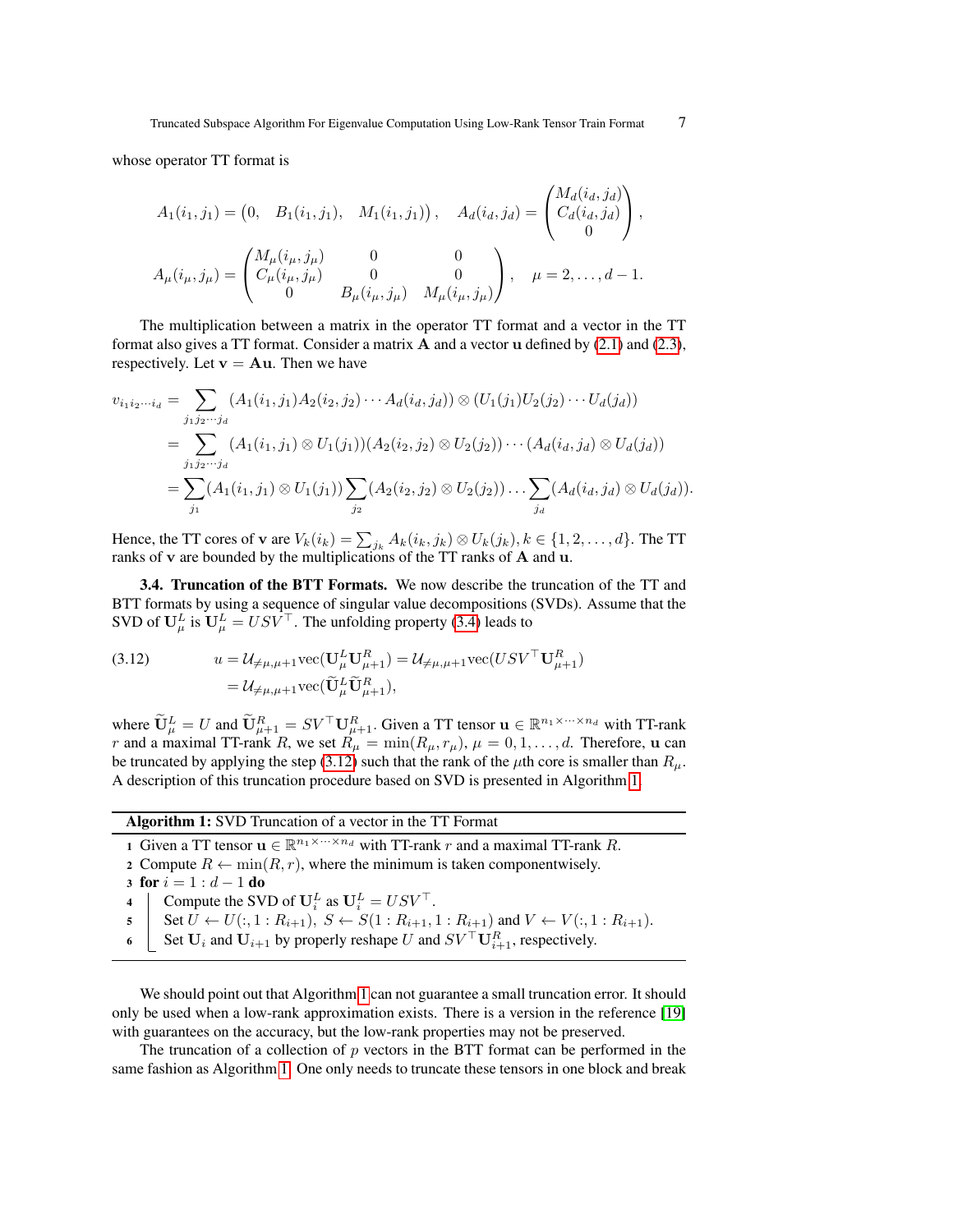## 8 J. ZHANG, AND Z. WEN

it down into the BTT format again. Suppose that we have a  $\mu$ -BTT format U with cores  $U_1, \ldots, U_{\mu-1}, U_{\mu+1}, \ldots, U_d$ , and  $U^j_\mu$ , for  $j = 1, 2, \ldots, p$ . By treating the block U as one tensor in  $\mathbb{R}^{n_1 \times \cdots \times n_{\mu-1} \times (n_\mu p) \times n_{\mu+1} \times \cdots \times n_d}$  and  $(i_\mu, j)$  as a long index in the lexicographical order, then [\(2.2\)](#page-3-5) can be rewritten in the form as

<span id="page-7-1"></span>
$$
U(i_1,\ldots,\widetilde{i}_{\mu},\ldots,i_d)=U_1(i_1)\cdots U_{\mu-1}(i_{\mu-1})\widetilde{U}_{\mu}(\widetilde{i}_{\mu})U_{\mu+1}(i_{\mu+1})\cdots U_d(i_d),
$$

where  $\tilde{i}_{\mu} = (i_{\mu}, j)$  and  $\tilde{U}_{\mu}$  is a properly reshaped combination of the p cores. Hence, the truncation procedure for a single tensor can be applied, then we break the truncated core  $\tilde{U}_u$ into p cores and reconstruct the BTT format into U.

<span id="page-7-0"></span>4. Truncated Subspace Optimization Methods. Let  $U \in \mathbb{R}^{N \times p}$  and  $\mathbf{T}_{\mathbf{n},r,p}$  be the set of the BTT formats for a collection of  $p$  tensors such that the TT-ranks are no more than  $r$ and the size is  $\mathbf{n} = (n_1, \dots, n_d)$ . Then the eigenvalue problem [\(1.2\)](#page-1-0) is specified as

(4.1) 
$$
\min_{U \in \mathbb{R}^{N \times p}} \mathbf{Tr}(\mathbf{U}^{\top} \mathbf{A} \mathbf{U}), \text{ s.t. } \mathbf{U}^{\top} \mathbf{U} = I_p \text{ and } \mathbf{U} \in \mathbf{T}_{\mathbf{n},r,p}.
$$

When the TT-rank of **A** is relatively low, problem  $(4.1)$  becomes tractable in the BTT format. We next briefly review the subspace methods for solving the standard eigenvalue problem [\(1.1\)](#page-0-0), including the limited memory block Krylov subspace optimization method (LMSVD) developed in [\[16\]](#page-18-10) and the LOBPCG method [\[9\]](#page-18-7). Then we extend these algorithms to solve the eigenvalue problem in the BTT formats.

4.1. Subspace Optimization Methods for Standard Eigenvalue Problems.  $\,$  Let  $(U^{(k)},\Lambda^{(k)})$ be a Ritz-pair, i.e., the pair of approximated eigenvectors and their corresponding eigenvalues, and  $\mathcal{S}^{(k)}$  be a chosen subspace with a block Krylov subspace structure at the kth iteration. One solves a subspace trace minimization problem

<span id="page-7-3"></span>(4.2) 
$$
U^{(k+1)} := \underset{U \in \mathbb{R}^{N \times p}}{\arg \min} \mathbf{Tr}(U^{\top}AU), \text{ s.t. } U^{\top}U = I_p, \ U \in \mathcal{S}^{(k)},
$$

where  $U \in \mathcal{S}^{(k)}$  means that all columns of U are from the subspace  $\mathcal{S}^{(k)}$ . The LOBPCG method constructs  $\mathcal{S}^{(k)}$  as the span of the current iterate  $U^{(i)}$ , the conjugate gradient direction  $P^{(k)} = U^{(k)} - U^{(k-1)}$  and the residual vectors  $R^{(k)} = AU^{(k)} - U^{(k)} \Lambda^{(k)}$  as

<span id="page-7-2"></span>(4.3) 
$$
\mathcal{S}^{(k)} = \text{span}\{U^{(k)}, R^{(k)}, P^{(k)}\}.
$$

<span id="page-7-4"></span>The term  $R^{(k)}$  may be pre-multiplied by a pre-conditioning matrix. The subspace [\(4.3\)](#page-7-2) is essentially equivalent to

(4.4) 
$$
\mathcal{S}^{(k)} \in \text{span}\left\{U^{(k-1)}, U^{(k)}, AU^{(k)}\right\},\
$$

In the LMSVD method, the subspace  $S^{(k)}$  is spanned by the current *i*-th iterate and the previous  $p$  iterates; i.e.,

(4.5) 
$$
\mathcal{S}^{(k)} := \text{span}\left\{U^{(k)}, U^{(k-1)}, ..., U^{(k-q)}\right\},
$$

where q is a suitable integer. In general, the subspace  $\mathcal{S}^{(k)}$  should be constructed such that the cost of solving [\(4.2\)](#page-7-3) can be kept relatively low.

Suppose that S is the collection of all blocks in  $\mathcal{S}^{(k)}$ , for example,  $S = [U^{(k)}, R^{(k)}, P^{(k)}]$ in [\(4.3\)](#page-7-2). It is clear that  $U \in S^{(k)}$  if and only if  $U = SV$  for some  $V \in \mathbb{R}^{q \times p}$  with  $q =$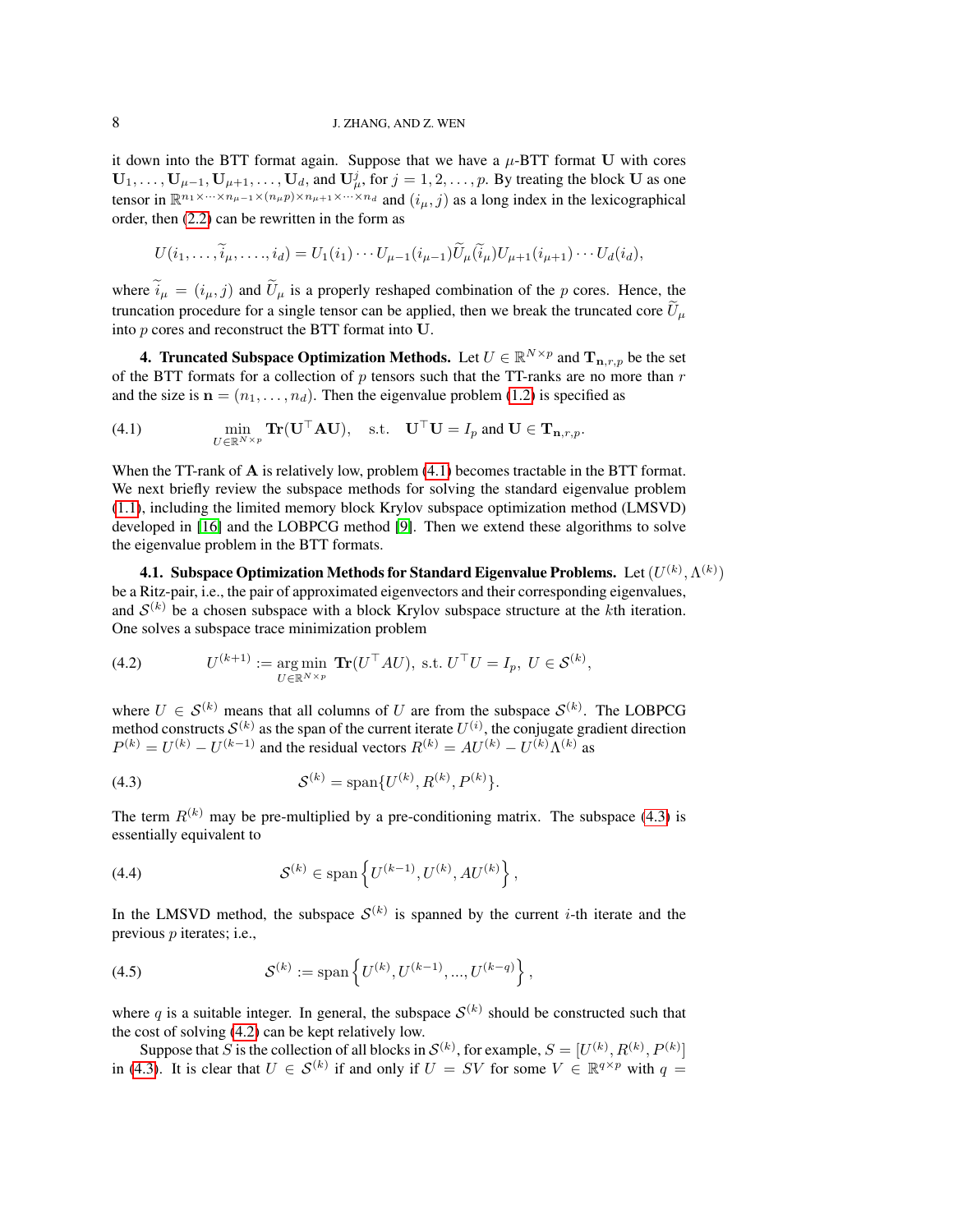3p. Then the subspace optimization problem [\(4.2\)](#page-7-3) is equivalent to a generalized eigenvalue decomposition problem:

(4.6) 
$$
\min_{V \in \mathbb{R}^{q \times p}} \mathbf{Tr}(V^\top (S^\top AS)V), \text{ s.t. } V^\top S^\top SV = I_p.
$$

Numerical difficulty may arise in solving [\(4.6\)](#page-8-0) when the matrix  $S^{\dagger}S$  is numerically rank deficient. A more stable approach is to find an orthonormal basis for  $\mathcal{S}^{(k)}$ , say

<span id="page-8-0"></span>
$$
Q\in \mathbf{orth}\left(\mathcal{S}^{(k)}\right),
$$

and to express a matrix  $U \in \mathcal{S}^{(k)}$  as  $U = QV$  for some  $V \in \mathbb{R}^{q \times p}$ . Here we assume that  $S^{(k)}$  has a full rank. The rank deficient case can be handled similarly. We now convert the generalized eigenvalue problem [\(4.6\)](#page-8-0) into an equivalent eigenvalue problem

(4.7) 
$$
\min_{V \in \mathbb{R}^{q \times p}} \mathbf{Tr}(V^\top (Q^\top A Q)V), \text{ s.t. } V^\top V = I_p.
$$

A description of the subspace optimization algorithm is summarized in Algorithm [2.](#page-8-1)

<span id="page-8-1"></span>

| <b>Algorithm 2:</b> A Subspace Optimization Framework |  |  |  |  |
|-------------------------------------------------------|--|--|--|--|
|-------------------------------------------------------|--|--|--|--|

- 1 Given an initial guess  $U^{(0)} \in \mathbb{R}^{N \times p}$  and a matrix  $A \in \mathbb{R}^{N \times N}$ . Set  $k = 0$ .
- <sup>2</sup> while *not converge* do
- 3 Construct a suitable subspace  $\mathcal{S}^{(k)}$ .
- 4 | Find an orthonormal basis Q of  $\mathcal{S}^{(k)}$ .
- 5 Compute the eigenvalue decomposition  $V\Lambda V^T = Q^T A Q$ .
- 6 Assemble  $U^{(k+1)} = QV$  and set  $\Lambda^{(k+1)} = \Lambda$ .

4.2. Truncated Subspace Optimization Methods Under the BTT Formats. Unfortunately, Algorithm [2](#page-8-1) cannot be used directly to solve the eigenvalue problems in the BTT formats. The main challenge is that the TT-ranks increase dramatically after several operations between tensor formats, such as the addition in the TT formats and matrix-vector multiplications in the TT format. Consequently, the computational cost of all subsequent operations becomes more and more expensive as the TT-ranks increase. Hence, projections to  $T_{n,r,p}$  at some suitable places are necessary so that the overall computational cost is still tractable.

Each iteration [\(4.2\)](#page-7-3) of our truncated subspace optimization methods is split into two steps. First, the subspace  $\mathcal{S}^{(k)}$  is modified so that the computation of the coefficient matrix  $Q<sup>T</sup>AQ$  in the RR procedure is affordable. Let  $\mathcal{P}_{T}(U)$  be the truncation of U to the BTT format  $T_{n,r,p}$ . One choice of the subspace is

(4.8) 
$$
\mathcal{S}_{\mathbf{T}}^{(k)} = \text{span}\{\mathcal{P}_{\mathbf{T}}(\mathbf{A}\mathbf{U}^{(k)}), \mathbf{U}^{(k)}, \mathbf{U}^{(k-1)}\}.
$$

The subspace [\(4.4\)](#page-7-4) can also be used but it requires two truncations as

(4.9) 
$$
\mathcal{S}_{\mathbf{T}}^{(k)} = \text{span}\{\mathbf{U}^{(k)}, \mathcal{P}_{\mathbf{T}}(\mathbf{R}^{(k)}), \mathcal{P}_{\mathbf{T}}(\mathbf{P}^{(k)})\}.
$$

It is important to to use the projection of  ${\bf R}^{(k)}$  directly rather than  $\mathcal{P}_{\bf T}(\mathcal{P}_{\bf T}({\bf A} {\bf U}^{(k)}) - {\bf U}^{(k)} \Lambda^{(k)}),$ although the latter may be cheaper. The reason is that both  $AU^{(k)}$  and  $U^{(k)}\Lambda^{(k)}$  can be large while its subtraction is small.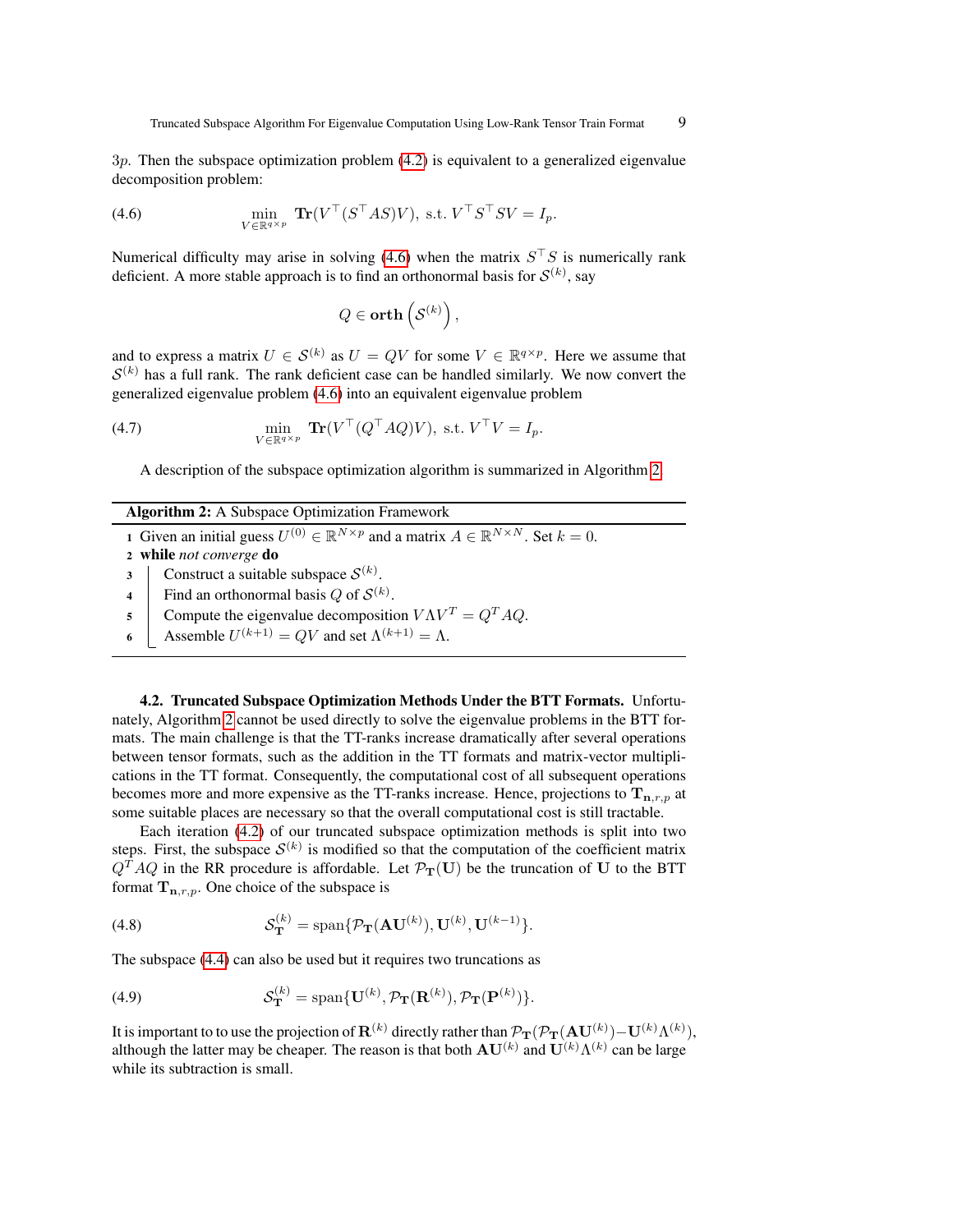<span id="page-9-0"></span>Then we compute  $Y^{(k+1)}$  in the BTT format as

(4.10) 
$$
\mathbf{Y}^{(k+1)} := \underset{U \in \mathbb{R}^{N \times p}}{\arg \min} \mathbf{Tr}(\mathbf{U}^\top \mathbf{A} \mathbf{U}), \text{ s.t. } \mathbf{U}^\top \mathbf{U} = I_p, \mathbf{U} \in \mathcal{S}_{\mathbf{T}}^{(k)}.
$$

In general, we have that  $Y^{(k+1)} \notin T_{n,r,p}$  since the rank of  $Y^{(k+1)}$  is larger than r due to the addition of several BTT formats. However, because  $Y^{(k+1)}$  is a linear combination of the BTT formats  $\mathcal{P}_{\bf T}({\bf A} {\bf U}^{(k)}), {\bf U}^{(k)}$  and  ${\bf U}^{(k-1)}$ , problem [\(4.10\)](#page-9-0) can be solved and  ${\bf Y}^{(k+1)}$ is stored implicitly.

<span id="page-9-1"></span>The next step is to truncate  $Y^{(k+1)}$  to the required space  $T_{n,r,p}$  by using an orthogonal projection as

$$
(4.11) \qquad \mathbf{U}^{(k+1)} = \arg\min_{\mathbf{U}\in\mathbb{R}^{N\times p}} \|\mathbf{U} - \mathbf{Y}^{(k+1)}\|_F^2, \quad \text{s.t.} \quad \mathbf{U}^\top \mathbf{U} = I_p, \quad \mathbf{U} \in \mathbf{T}_{\mathbf{n},r,p}.
$$

The orthogonal projection [\(4.11\)](#page-9-1) again can be solved by using the alternating minimization scheme in the same fashion as the projection [\(4.16\)](#page-10-0). The only difference between them is the orthogonality constraints in [\(4.11\)](#page-9-1). For the  $\mu$ th core, the new subproblem is

<span id="page-9-2"></span>(4.12) 
$$
\min_{V} \quad \|\mathcal{U}_{\neq \mu} V - \text{vec}(\mathbf{Y}^{(k+1)})\|_{F}^{2}, \text{ s.t. } V^{\top} \mathcal{U}_{\neq \mu}^{\top} \mathcal{U}_{\neq \mu} V = I_{p}.
$$

By imposing orthogonality on  $\mathcal{U}_{\neq\mu}$ , [\(4.12\)](#page-9-2) is reduced to

(4.13) 
$$
\min_{V} \quad ||V - U_{\neq \mu}^{\top} \text{vec}(\mathbf{Y}^{(k+1)})||_F^2, \text{ s.t. } V^{\top}V = I_p,
$$

whose optimal solution is determined by the *p*-dominant SVD of  $\mathcal{U}_{\neq\mu}^{\top}$  vec( $\mathbf{Y}^{(k+1)}$ ).

An outline of the above method is presented in Algorithm [3.](#page-9-3)

| <b>Algorithm 3:</b> Truncated Subspace Optimization Methods (SPB) |  |  |  |  |  |
|-------------------------------------------------------------------|--|--|--|--|--|
|-------------------------------------------------------------------|--|--|--|--|--|

- 1 Input **A**, initialize  $U^{(0)} \in T_r$  and set  $k = 0$ .
- <sup>2</sup> while *"not converged"* do
- 3 Construct a suitable subspace  $\mathcal{S}_{\mathbf{T}}^{(k)}$ .
- 4 Compute  $Y^{(k+1)}$  implicitly from the subspace problem [\(4.10\)](#page-9-0).
- 5 Compute  $\mathbf{U}^{(k+1)}$  from [\(4.11\)](#page-9-1).
- <span id="page-9-3"></span>6 | Increment  $k$  and continue.

Similar to EVAMEn [\[11\]](#page-18-9), our termination criteria is based on  $||\mathcal{P}_{\mathbf{T}}(\mathbf{R}^{(k)})||_F\,\leq\,\text{tol},$ where tol is a given tolerance. The projection of the residual to  $T_{n,r,p}$  is used because of the requirement  $U \in T_{n,r,p}$ . Note that Algorithm [3](#page-9-3) is faster per iteration when the TT rank r is small. Hence, we also adopt a continuation strategy on the TT rank  $r$  in Algorithm [3](#page-9-3) by starting from a small TT rank in our implementation. Then the TT rank is increased by a given number when Algorithm [3](#page-9-3) stagnates at the current rank. The continuation process is terminated when Algorithm [3](#page-9-3) stops with the given maximal TT rank.

4.3. Subspace Optimization with Local Refinements. Inspired by the block algorithms with augmented Rayleigh-Ritz projections for large-scale eigenpair computation proposed in [\[20\]](#page-18-11), we propose to improve the convergence of Algorithm [3](#page-9-3) by an iterative two-step framework. At each iteration, the first step computes a better point  $U$  so that its column space is a good approximation to the  $p$ -dimensional eigenspace spanned by  $p$  desired eigenvectors. Once U is obtained, the subspace optimization step  $(4.10)-(4.11)$  $(4.10)-(4.11)$  $(4.10)-(4.11)$  extracts from a set of approximate eigenpairs that are optimal in certain sense.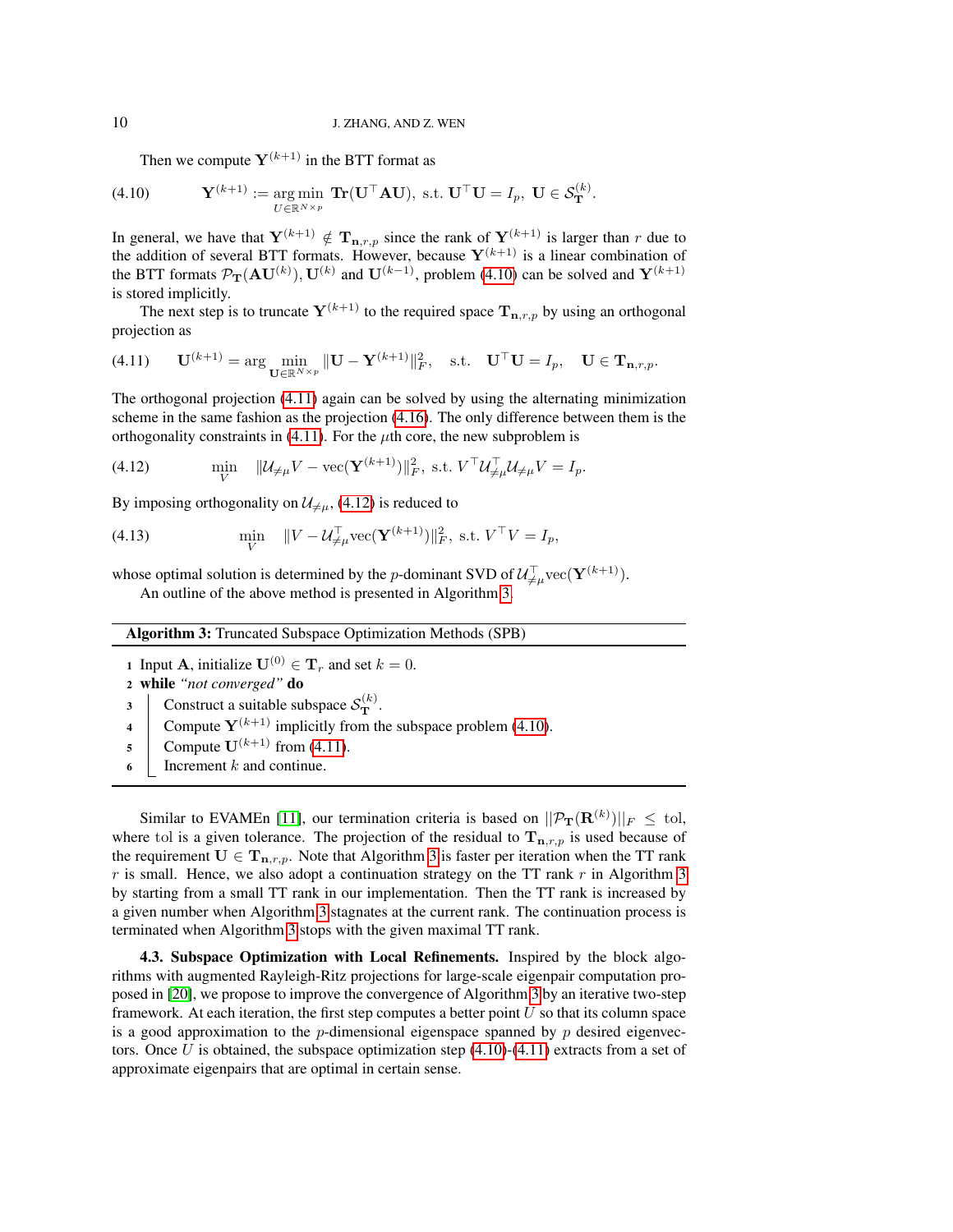We next present the basic concept of the alternating minimization method. Given a block- $\mu$  BTT U and a TT operator A, it follows from [\(3.5\)](#page-4-1) that

$$
(4.14) \t\t\t UT A U = VT A\neq \mu V,
$$

where  $\mathcal{A}_{\neq \mu} = \mathcal{U}_{\neq \mu}^T \mathcal{A} \mathcal{U}_{\neq \mu}$  and  $V = \left(\text{vec}(\mathbf{U}_{\mu,1}^R), ..., \text{vec}(\mathbf{U}_{\mu,p}^R)\right)$ . Since the columns of  $\mathcal{U}_{\neq \mu}$ can be easily orthogonalized, the matrix  $U$  is orthonormal if and only if  $V$  is orthonormal. For the  $\mu$ th cores of U, the alternating minimization scheme first calculates

<span id="page-10-1"></span>(4.15) 
$$
\min_{V^T V = I} \mathbf{Tr}(V^T \mathcal{A}_{\neq \mu} V).
$$

Then we replace the  $\mu$ th cores of U by the optimal solution  $V^*$  of [\(4.15\)](#page-10-1) and shift U to be a block-( $\mu$  + 1) BTT block by using [\(3.8\)](#page-5-1). A similar procedure leads to a block-( $\mu$  – 1) BTT block. Finally, we repeat this scheme core by core until the algorithm converges. A single left to right operation of the ALS method is described in Algorithm [4](#page-10-2) and its counterpart for the right to left operation can be performed similarly. Several approaches can be used to accelerate this basic version of alternating minimization. One can construct a good preconditioner for solving the subproblem [\(4.15\)](#page-10-1) and add subspace enrichment by putting the gradient information into the subspace ran $(\mathcal{U}_{\neq\mu})$ . The detailed construction of the preconditioners and local subspace correction are referred to [\[11\]](#page-18-9).

Algorithm 4: A single left to right operation in ALS

- 1 Given **A** and a block- $\mu$  BTT block  $U \in T_r$ .
- 2 Orthonormalize  $\mathcal{U}_{\neq \mu}$  by [\(3.7\)](#page-4-2) or its counterpart for  $\mathbf{U}_{i}^{R}$ ,  $i \neq \mu$ , if  $\mathcal{U}_{\neq \mu}^{T} \mathcal{U}_{\neq \mu} \neq I$ .
- 3 Replace  $U_{\mu,\alpha}$  by the optimal solution V of subproblem [\(4.15\)](#page-10-1).
- <span id="page-10-2"></span>4 Shift U to be a block- $(\mu + 1)$  BTT block using [\(3.8\)](#page-5-1).

A complete subspace optimization with local refinements is presented in Algorithm [5.](#page-11-0) The main difference to Algorithm [3](#page-9-3) is the construction of the subspace  $S_{\mathbf{T}}^{(k)}$ , which is generated from a point  $\widetilde{\mathbf{U}}^{(k)}$  by performing t steps of the left to right or the right to left ALS operations by using Algorithm [4.](#page-10-2) The direction of applying these operations are reversed when the index  $\mu$  reaches the right or left end of the tensor. For convenience, the number t can be a half of the dimension of U but other values can be used as well. Our numerical results show that the combination of the truncated subspace optimization and ALS often yields much better solutions than performing only one of them.

4.4. Truncation of the BTT Formats Using the ALS Method. The truncation procedure Algorithm [1](#page-6-1) is based on a sequence of SVDs whose the numerical cost increase cubicly with respect to the increase of the TT-ranks. In our framework, we need truncations of the BTT block AU, where A is a TT matrix and U is a BTT block. For example, the TT-rank of the Newton potential in our numerical experiment is  $(1, 12, \ldots, 12, 1)$  and the numerical cost roughly increases  $12^3$  times for AU. Therefore, more efficient approaches for truncation are needed.

<span id="page-10-0"></span>Another type of methods is the ALS-type truncation. For a given tensor y, the projection of y to the space  $T_{n,r,p}$  is defined as

(4.16) 
$$
\mathcal{P}_{\mathbf{T}}(\mathbf{y}) = \arg\min_{u} \|\mathbf{u} - \mathbf{y}\|_{2}^{2}, \text{ s.t. } \mathbf{u} \in \mathbf{T}_{\mathbf{n},r,p}.
$$

From the property [\(3.2\)](#page-3-3), the matrix  $\mathcal{U}_{\neq \mu}$  is orthonormal if all cores to the left of the  $\mu$ th core are left-orthonormal and all cores to the right of core  $\mu$  are right-orthonormal. Therefore,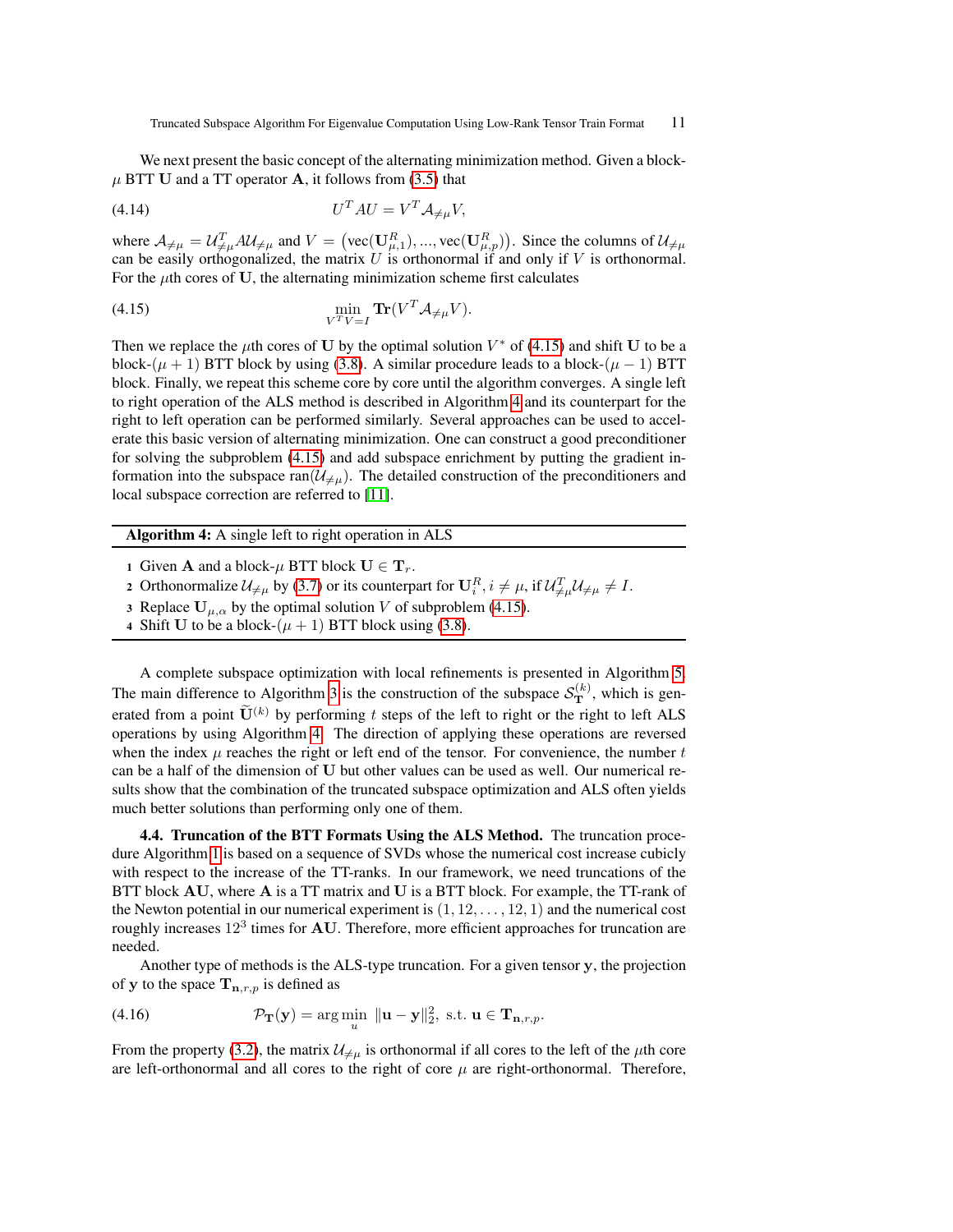Algorithm 5: Truncated subspace optimization with ALS refinement (ALSPB)

1 Input **A**, initialize  $U^{(0)} \in T_r$ . Set  $k = 0, t > 1$  and the position  $\mu = 1$ .

- <sup>2</sup> while *"not converged"* do
- $3$  Perform t steps of the left to right or the right to left ALS operations by using Algorithm [4,](#page-10-2) where the direction of applying these operations are reversed when  $\mu$  reaches the right or left end of the tensor. The outputed solution is denoted by  $\mathbf{U}^{(k)}$ .  $/*$  Local refinement by ALS  $*/$
- 4 Construct a suitable subspace  $S_{\mathbf{T}}^{(k)}$  based on  $\widetilde{\mathbf{U}}^{(k)}$ .
- 5 Compute  $Y^{(k+1)}$  implicitly from the subspace problem [\(4.10\)](#page-9-0).
- 6 Compute  $\mathbf{U}^{(k+1)}$  from [\(4.11\)](#page-9-1).
- <span id="page-11-0"></span>7 | Increment  $k$  and continue.

an alternating minimization can be derived in a simple form for solving [\(4.16\)](#page-10-0). Similar to the above procedure, we treat the block y as one tensor and reshape it back when we finish truncation. Hence, we only consider the case where  $p = 1$  here. Starting from an initial approximation u, we fix all cores of u except the  $\mu$ th core and solve the subproblem

(4.17) 
$$
\min_{V} \quad \|\mathcal{U}_{\neq \mu} V - \text{vec}(\mathbf{y})\|_{F}^{2},
$$

where  $\mathcal{U}_{\neq \mu}$  is defined in [\(3.2\)](#page-3-3). The optimal solution of [\(4.17\)](#page-11-1) is simply

<span id="page-11-1"></span>
$$
V^* = \mathcal{U}_{\neq \mu}^{\mathsf{T}} \text{vec}(\mathbf{y}),
$$

where  $\mathcal{U}_{\neq\mu}^{\dagger}$  represents the generalized inverse of  $\mathcal{U}_{\neq\mu}$ . By enforcing the orthogonality of the initial guess u, the matrix  $\mathcal{U}_{\neq \mu}$  is orthogonal and we have  $\mathcal{U}_{\neq \mu}^{\dagger} = \mathcal{U}_{\neq \mu}^{T}$ . Once the optimal  $V^*$  is calculated, we can reconstruct  $U_\mu$  by reshaping  $V^*$  to the size of the  $\mu$ th core of **u**. Then we shift to the next core and update it similarly. In this way, we move from dth core to 1st core and switch back again. This procedure is repeated until it converges. To keep the orthonormality when shifting cores from  $\mu$  to  $\mu + 1$ , one can perform orthogonalization steps as [\(3.7\)](#page-4-2). Therefore, a TT tensor u with  $\mathcal{U}_{\neq \mu}$  orthonormal is converted to a TT tensor u with  $\mathcal{U}_{\neq\mu+1}$  orthonormal while keeping the entries of u unchanged. The shift from core  $\mu + 1$  to  $\mu$  is similar and we omit it here. The ALS-type truncation is presented in Algorithm [6.](#page-11-2)

<span id="page-11-2"></span>Algorithm 6: ALS Truncation of the BTT format

1 Given a TT or  $d$ -BTT tensor y and a maximal TT-rank  $R$ .

2 Convert y to a tensor in  $\mathbb{R}^{n_1 \times \cdots \times n_{d-1} \times n_d p}$  if y is a collection of p tenors.

3 Construct an initial point **u** with TT cores  $U_i$ ,  $i = 1, \ldots, d$ , with a TT-rank at most **R**.

<sup>4</sup> while *not converge* do

5 **for**  $\mu = d : 2$  do

6  $\bigcup_{\mu}$  U<sub> $\mu$ </sub> = reshape( $\mathcal{U}_{\neq\mu}^T$  vec(y)) and shift the core from  $\mu$  to  $\mu - 1$ .

7 | for 
$$
\mu = 1 : d - 1
$$
 do

$$
\mathbf{8} \quad \boxed{\quad \mathbf{U}_{\mu} = \text{reshape}(U_{\neq \mu}^{T}(\text{vec}(\mathbf{y})) \text{ and shift the core from } \mu \text{ to } \mu + 1)}
$$

9 Reshape the dth core of u back to original size to obtain a TT or  $d$ -BTT format.

The cost of one sweep of Algorithm [6](#page-11-2) includes a few block inner products and  $d - 1$  QR decompositions for shifting cores of u. This feature enables a faster algorithm than SVD-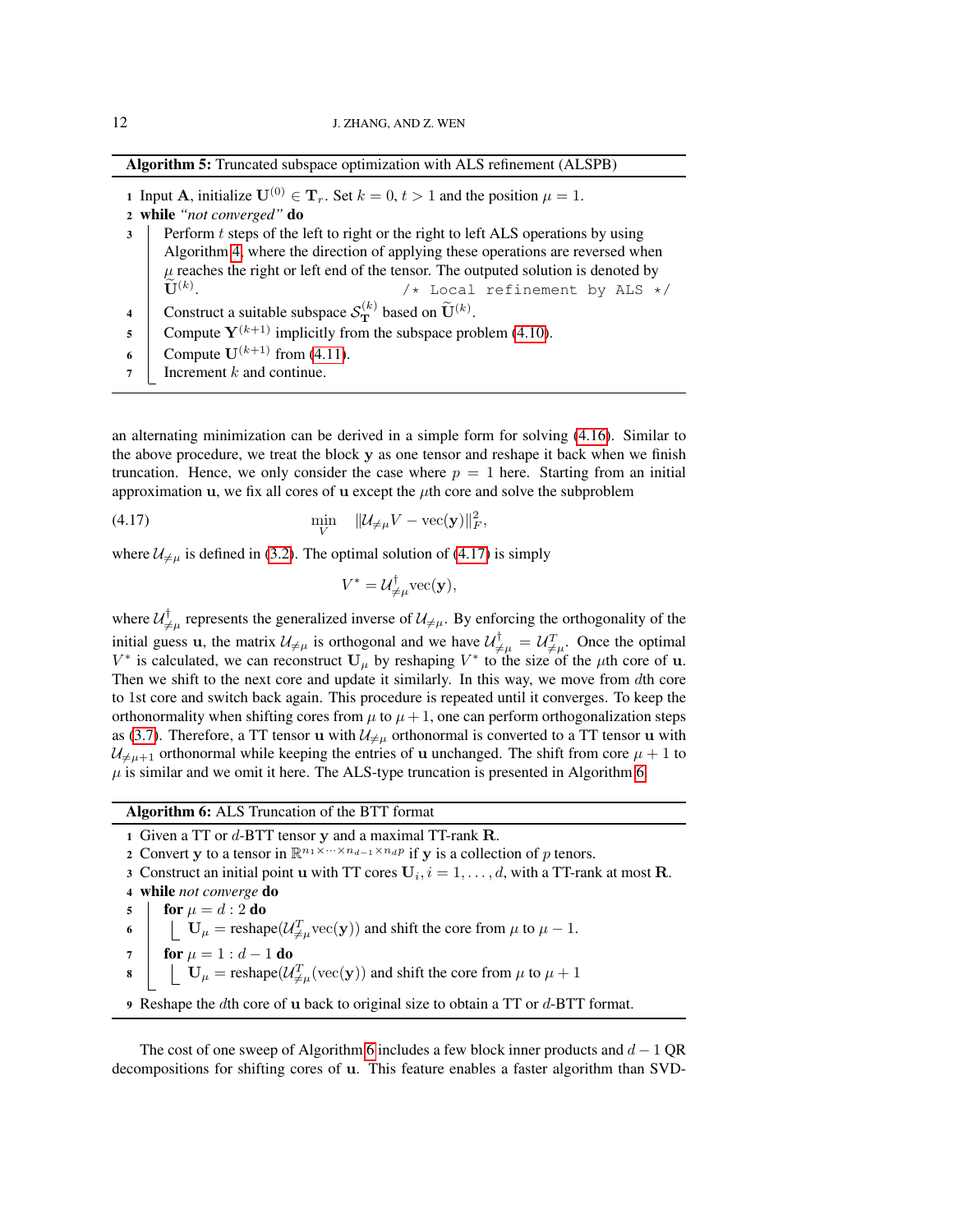type truncation. The derivation of DMRG-type truncation [\[17\]](#page-18-12) is also possible. It is still in the alternating minimization framework but finds two neighbouring cores at each time. The ALS procedure has a smaller computational cost each iteration while it converges slower than the DMRG-type procedure.

The truncation error is a by-product for the SVD-type truncation. For the ALS truncation, the approximation error of y−u can be estimated by applying itself to y−u for a few sweeps. Numerical experiments show that one or two sweeps are often enough to estimate an error with the correct order of magnitude.

4.5. Separability of A. The structure of the operator A is critical for speeding up our algorithm in that many operations including truncation procedure can be performed much more efficiently when the operator  $A$  is separable.

Suppose that U has a TT-rank r and that  $A = \sum_{i=1}^{k} P_i$ , where each  $P_i$  has a TT-rank R. Then the computational cost of AU directly and the storage are both  $\mathcal{O}(nd(kRr)^2)$ . On the other hand, the computational cost of  $\sum_{i=1}^{k} \mathbf{P}_i \mathbf{U}$  and its storage are reduced by k times, i.e., they are  $\mathcal{O}(ndk(Rr)^2)$ . Then in the subsequent ALS-type truncation procedures, the cost of the direct truncation of **AU** becomes  $O(nd(kRr)^3)$  flops while the cost of truncating  $\sum_{i=1}^{k} \mathbf{P}_i \mathbf{U}$  is reduced to  $\mathcal{O}(ndk(Rr)^3)$  by  $k^2$  times.

Consider a tensor of the form  $y = y_1 + ... + y_k$ , where each  $y_i$  has a low TT-rank. This form is ubiquitous in the multiplication of a matrix in the TT format of separable structure with a BTT block. For example, the residual  $\mathbf{R} = \mathbf{A}\mathbf{U} - \mathbf{U}\Lambda$  is of this form when  $\mathbf{A}$  is separable. Suppose that all tensors  $y_i$ ,  $i = 1, ..., k$ , have the same TT-ranks. Then in the SVD Algorithm [1](#page-6-1) the cost of truncation for y grows cubicly with respect to k. One possible strategy is to execute truncation after adding each  $y_i$ . Although its numerical cost grows linearly with respect to k, it may lead to a large error when each  $y_i$  has a large norm while the summation y has a rather small norm (see the case R). However, the numerical cost of the ALS Algorithm [6](#page-11-2) grows linearly with respect to  $k$  when truncating the full vector  $y$  if we calculate  $\mathcal{U}_{\neq\mu}^T$  vec(y) in algorithm [6](#page-11-2) by summing up  $\mathcal{U}_{\neq\mu}^T$  vec(y<sub>i</sub>),  $i = 1, ..., k$ . In this case, the ALS truncation procedure can take advantage of the structure while maintaining a reasonably high accuracy.

In fact, for many functions such as the trigonometric functions and polynomials, their TT formats have an explicit low-rank representation. In addition, when approximating the potential function in A using rank-1 tensors with exponential sums or various kinds of polynomial interpolations, we also obtain this favorable structure. For more general functions on which we cannot analytically find a low-rank approximation, there are many ways to compute a low-rank TT or CP approximation, see [\[7,](#page-18-13) [6,](#page-17-2) [5\]](#page-17-1) and the references therein, for a more detailed review of tensor approximation on multi-dimensional functions.

When a function itself is already a compact and higher-rank tensor, it is inconvenient to approximate the function using exponential sums or interpolation. Then we can numerically approximate it by a sum of low-rank tensors. In particular, the CP approximation can be applied. A rank-R CP tensor **t** is defined as  $\mathbf{t} = \sum_{r=1}^{r}$  $k=1$  $t_d^k\otimes \cdots \otimes t_1^k$ , where  $t_1^k \in \mathbb{R}^{n1}, ..., t_d^k \in$  $\mathbb{R}^{n_d}, k = 1, ..., r$ . This expression implies that a rank-r CP tensor is a summation of r rank-1 TT tensors and it is therefore a special case in the TT format. Finding a CP approximation for a given tensor u can be formulated as solving the optimization problem

$$
\mathbf{y} = \underset{\mathbf{v} \in \text{CP}(r)}{\arg \min} ||\mathbf{v} - \mathbf{u}||_F^2,
$$

where  $\mathbb{CP}(r)$  stands for the set of CP tensors with ranks no more than R. The above problem has been solved by using the ALS method, see section 3.4 in [\[10\]](#page-18-0) and the references therein.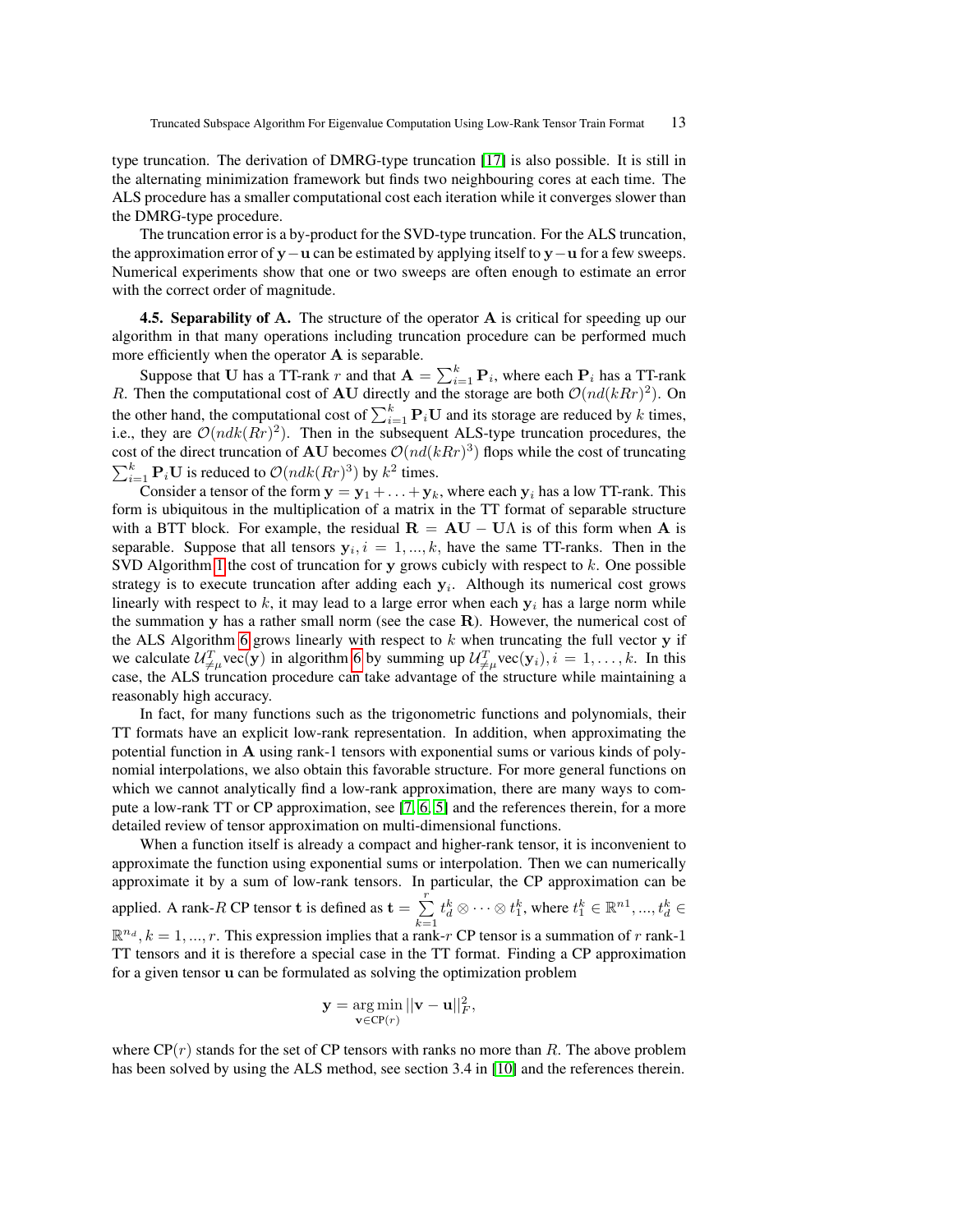## 14 J. ZHANG, AND Z. WEN

Since the convergence of ALS method is highly dependent on the initial guess, we propose a method to construct some initial points. Note that the tensor u is already in TT format. The SVD Algorithm [1](#page-6-1) usually provides a robust and reliable way for low-rank approximations. Suppose that  $\mathcal{P}_{T}(\cdot)$  denotes the projection to rank-1 TT set  $T_{n,1,1}$  by the SVD approach. Then we calculate

<span id="page-13-1"></span>
$$
\mathbf{P}_1 = \mathcal{P}_{\mathbf{T}}(\mathbf{u}), \ \mathbf{P}_k = \mathcal{P}_{\mathbf{T}}(\mathbf{u} - \sum_{i=1}^{k-1} \mathbf{P}_i), \ k = 2, ..., r.
$$

One can prove that  $\langle \mathbf{P}_i, \mathbf{P}_j \rangle = 0, i \neq j$ , which implies that  $\|\sum_{k=1}^r \mathbf{P}_k\|_F^2 = \sum_{k=1}^r ||\mathbf{P}_k||_F^2$ <br>is monotone increasing in r. Combining another fact that  $\|\sum_{k=1}^R \mathbf{P}_k\|_F^2 \leq ||\mathbf{u}||_F^2$ , we that this sequential projection method constantly improves approximation accuracy. Numerical experiment shows that it takes a very small r to reach a relative error of order  $10^{-2}$ . Of course, the convergence may still slow down rapidly with the growth of r.

<span id="page-13-0"></span>5. Numerical Results. In this section, we evaluate the numerical performance of the proposed method for finding the  $p$  smallest eigenvalues of the PDE eigenvalue problem:

(5.1) 
$$
-\Delta u(x) + V(x)u(x) = \lambda u(x), \quad \text{for } x \in \Omega = (a, b)^d,
$$

$$
u(x) = 0, \quad \text{for } x \in \partial\Omega,
$$

where  $\Delta$  is the d-dimensional Laplace operator and the function  $V(x)$  denotes potential energy. Problem [\(5.1\)](#page-13-1) becomes the eigenvalue problem [\(4.1\)](#page-7-1) after a suitable discretization of the system. The coefficient matrix has the form  $\mathbf{A} = \mathbf{L} + \mathbf{V}$ , where L is the discretization of the negative Laplace operator as

<span id="page-13-4"></span>(5.2) 
$$
\mathbf{L} = \sum_{\mu=1}^d I_n \otimes \cdots \otimes I_n \otimes L \otimes I_n \otimes \cdots \otimes I_n,
$$

which is naturally in the operator  $TT$  format given in section [3.3,](#page-5-2) and  $V$  is the discretized potential whose specific form will be specified later.

<span id="page-13-3"></span>In order to construct a good preconditioner, we approximate  $A$  by the matrix of the form

(5.3) 
$$
\hat{\mathbf{L}} = \sum_{\mu=1}^d I_n \otimes \cdots \otimes I_n \otimes L_{\mu} \otimes I_n \otimes \cdots \otimes I_n.
$$

It follows from [\[3\]](#page-17-3) that, for symmetric definite matrices  $L_{\mu}$ ,  $\mu = 1, \dots, d$ , the inverse of  $\hat{L}$  is

$$
\hat{\mathbf{L}}^{-1} \approx \sum_{i=1}^{M} \frac{\nu_i}{\lambda_{\min}} \exp(-\frac{\gamma_i}{\lambda_{\min}} L_d) \otimes \cdots \otimes \exp(-\frac{\gamma_i}{\lambda_{\min}} L_1),
$$

where  $\gamma_i$  and  $\nu_i$ ,  $i = 1, \ldots, M$  are given parameters, and  $\lambda_{\min} = \lambda_{\min}(\hat{\mathbf{L}}) = \sum_{i=1}^d \lambda_{\min}(L_i)$ . The inverse matrix  $\hat{L}^{-1}$  is a TT operator with a maximal TT-rank M and we set M to be 3 in our numerical experiments. The choices of the parameters  $\nu_k$ ,  $\gamma_k$  and M with respect to a given error tolerance can be found in [\[6\]](#page-17-2).

We have implemented a practical version of Algorithm [3,](#page-9-3) denoted as SPB, and Algo-rithm [5,](#page-11-0) denoted as ALSSPB, based on the TT/MPS tensor toolbox  $T$ TeMPS<sup>[1](#page-13-2)</sup>. We compare

<span id="page-13-2"></span><sup>1</sup>Downloadable from <http://anchp.epfl.ch/TTeMPS>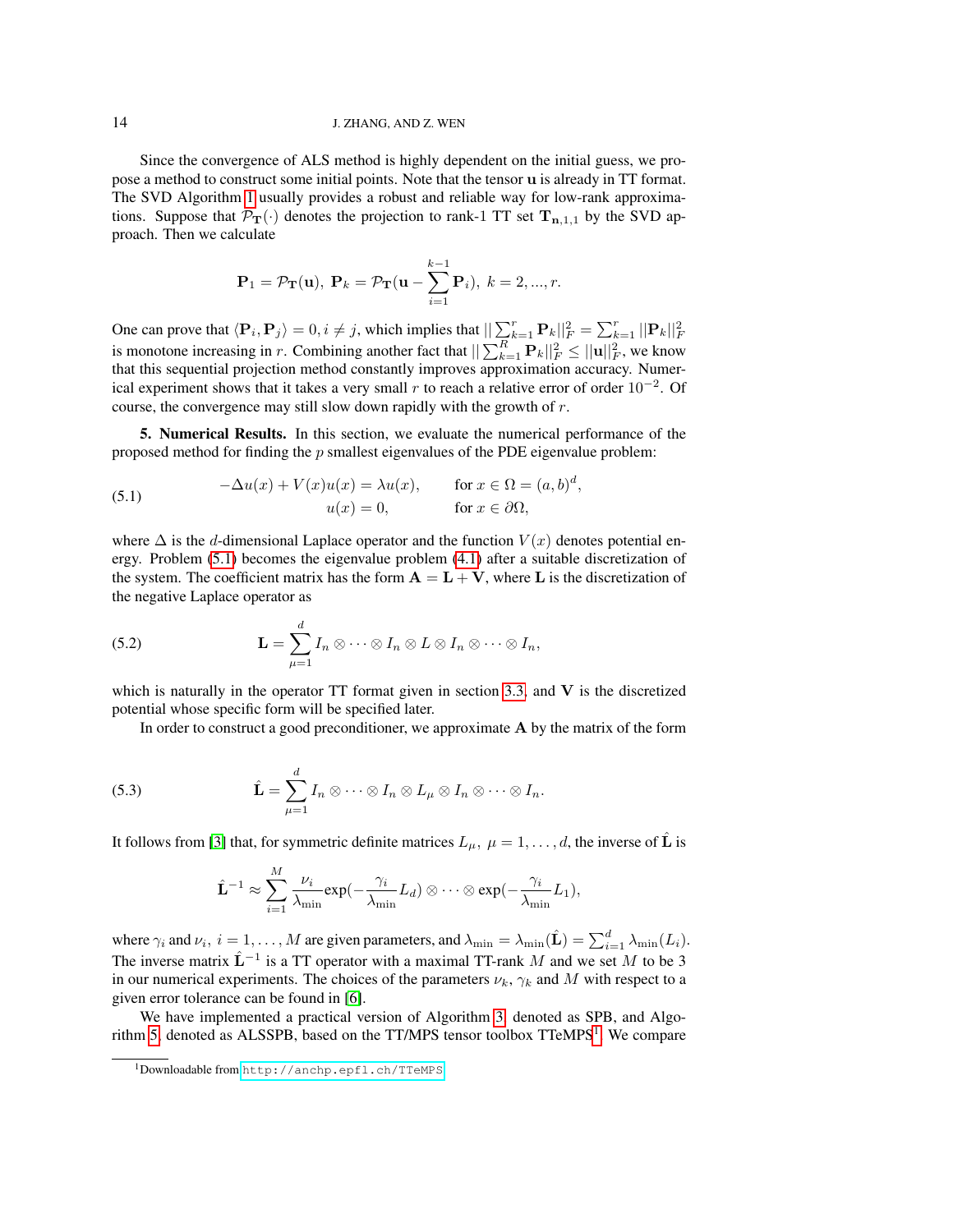SPB and ALSSPB with the state-of-the-art method EVAMEn [\[11\]](#page-18-9). We have also examined the block ALS method [\[2,](#page-16-1) [11\]](#page-18-9). Since its overall performance is less comparable with EVA-MEn, we decided not to use it in this paper. Instead of starting from initial points generated randomly, we use EVAMEn with a maximal rank  $p$  and one sweep to produce a better point. When the Ritz pair  $(X, \Lambda)$  is a good approximation to the true eigenpair, i.e.,  $AX \approx X\Lambda$ , it means that  $AX$  can be compressed with a TT-rank which is approximately equal to that of X. Therefore the truncation error of  $\mathbf{R} = \mathbf{A}\mathbf{X} - \mathbf{X}\Lambda$  is relatively small and the convergence of numerical algorithms usually is faster. The parameters of EVAMEn are set to the same as these in [\[11\]](#page-18-9). Specifically, a locally preconditioned augmentation is applied in EVAMEn for acceleration. The maximal rank r in EVAMEn is set to 40. The maximal rank R of SPB and ALSSPB is taken so that the total number of variables matches that of EVAMEn. In fact, the variable is switched back and forth between the 1-BTT to d-BTT formats in EVAMEn while the variable is fixed as the 1-BTT format in ALSSPB. Hence, the total number of variables in EVAMEn and ALSSPB is  $O(n((d+p-3)r^2+2r))$  and  $O(n((d-2)R^2+(p+1)R))$ , respectively.

All of our numerical experiments are preformed on a workstation with two twelve-core Intel Xeon E5-2697 CPUs and 128GB of memory running Ubuntu 12.04 and MATLAB 2013b.

5.1. Experiments on Newton Potential. We first test the Newton potential of the form

$$
V(x) = \frac{1}{\|x\|}.
$$

The parameters of the PDE problem [\(5.1\)](#page-13-1) are set to  $d = 10$  and  $\Omega = (-1, 1)^d$ . It is discretized with  $n = 128$  grid points in each dimension which generates a discretized eigenvalue problem of size 128<sup>10</sup>. The potential is approximated by a summation of ten rank-one TT tensors by using the technique of exponential sum (see [\[7\]](#page-18-13) on the introduction to exponential sum and see [\[6\]](#page-17-2) on the examples including  $f(x) = \frac{1}{x}$ ). The approximation accuracy is 3.6 × 10<sup>-5</sup> [\[11\]](#page-18-9). For preconditioning, the matrix  $L_{\mu}$  in [\(5.3\)](#page-13-3) is taken the same as L in [\(5.2\)](#page-13-4).

We compare SPB and ALSSPB with EVAMEn for  $p = 1$  and 11 eigenpairs. The numerical results are presented in Figures [5.1](#page-2-1) and [5.2,](#page-3-1) respectively. In the figures, the solid lines correspond to residual errors measured by  $||\mathcal{P}_{\mathbf{T}}(\mathbf{A}\mathbf{U} - \mathbf{U}\Lambda)||_F$ , where  $(\mathbf{U}, \Lambda)$  is an approximated eigenpair. The dashed lines show the eigenvalue error  $\sum_{i=1}^{p} |\Lambda_{ii} - \widehat{\Lambda}_{ii}|$ , where  $\widehat{\Lambda}$  are the best eigenvalues returned by all solvers. The residual and eigenvalue errors versus the iteration history in SPB and ALSSPB and the microiteration history of EVAMEn are shown in the left side of each figure. The errors with respect to the CPU time measured in seconds are presented in the right side of each figure. Each marker of the lines of SPB and ALSSPB indicates an iteration and each marker of the lines of EVAMEn indicates the completion of a half sweep.

Figure [5.1](#page-2-1) shows that all algorithms achieve a similar accuracy in terms of both residual and eigenvalue errors in almost the same amount of time. We can observe from Figure [5.2](#page-3-1) that ALSSPB is significantly faster than EVAMEn with a smaller accuracy. EVAMEn converges faster in one or two sweeps and then it tends to stagnate. The residual and eigenvalue errors of EVAMEn going up and down in the late microiterations on the case of  $p = 11$  due to the variation in the number of parameters during shifts between block-d tensors and block- $\mu$ tensors,  $\mu \neq d$ . We can observe that SPB can also stagnate after reaching a certain accuracy. The jump of the residual in ALSSPB is due to our continuation strategy on increasing the maximal rank gradually. When the TT-rank is sufficient, the improvement in both residual and eigenvalue errors usually sharply slows down.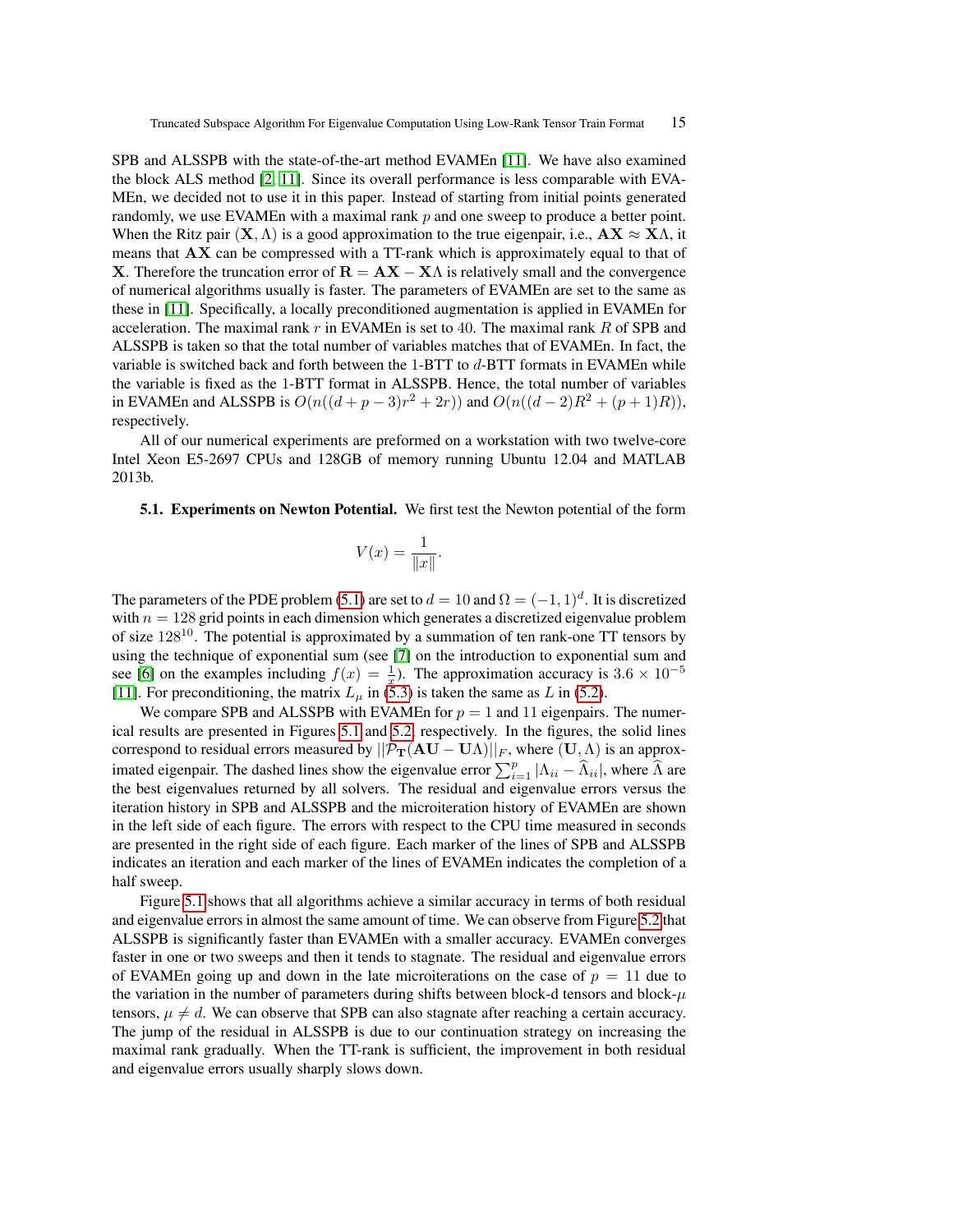

FIG. 5.1. *Numerical results on Newton potential with*  $n = 128$ ,  $d = 10$ , and  $p = 1$ .



FIG. 5.2. *Numerical results on Newton potential with*  $n = 128$ ,  $d = 10$ , and  $p = 11$ 

Each microiteration of EVAMEn needs to compute  $p$  eigenpairs from a matrix of size  $nr^2$ for p vectors while each iteration of SPB only need to compute a dense eigen-decomposition of size  $3p$  by  $3p$  and a few truncations. Hence, SPB and ALSSPB may be competitive to EVAMEn when  $n$  and  $r$  are not too small. We also should point out that EVAMEn is less sensitive to the initial points than SPB.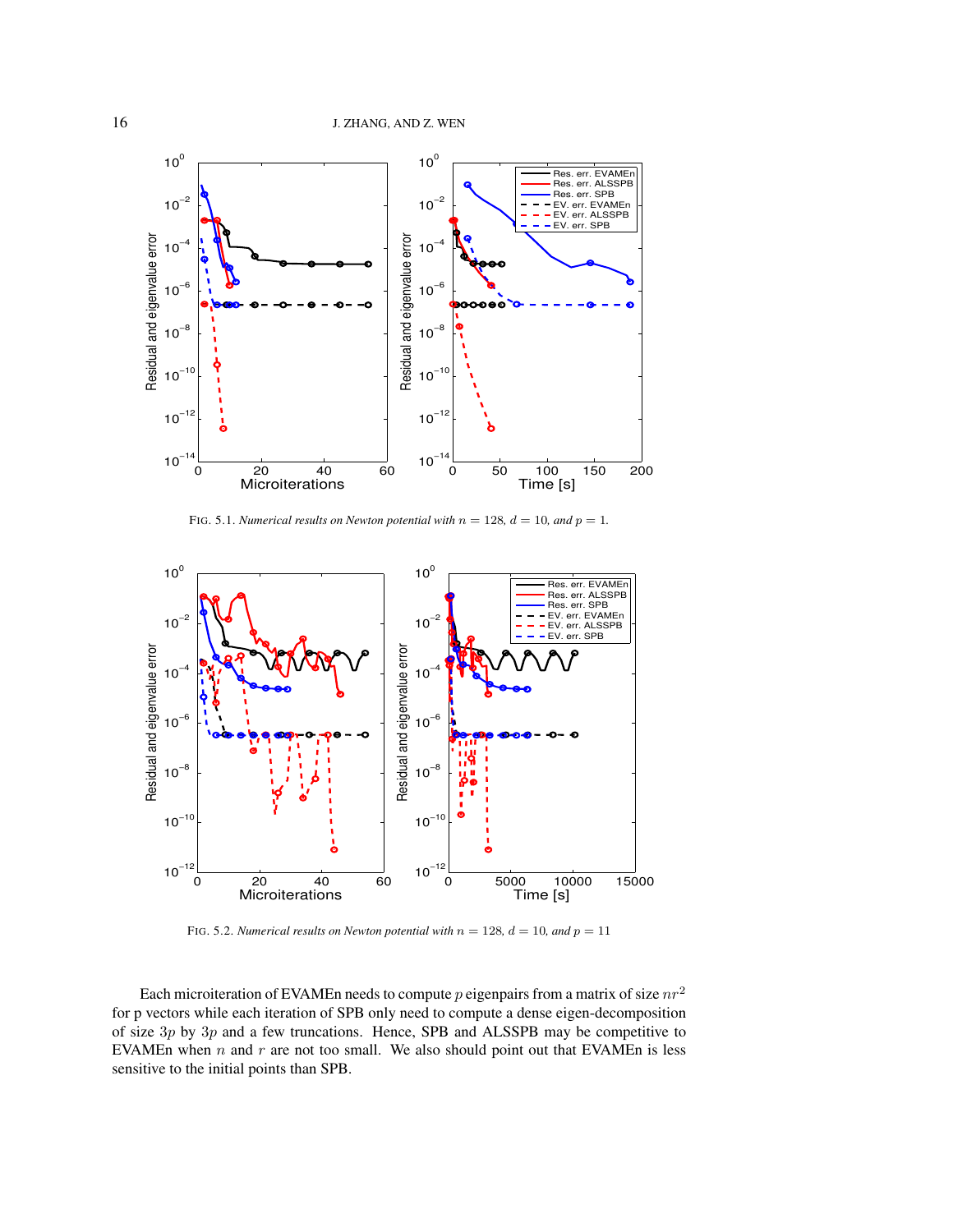5.2. Experiments on Henon-Heiles Potential. Our second example uses the Henon-Heiles potential as

<span id="page-16-3"></span>
$$
V(\mathbf{x}) = \frac{1}{2} \sum_{\mu=1}^{d} x_{\mu}^{2} + \sum_{\mu=1}^{d-1} \left( \sigma_{*} \left( x_{\mu} x_{\mu+1}^{2} - \frac{1}{3} x_{\mu}^{3} \right) + \frac{\sigma_{*}^{2}}{16} \left( x_{\mu}^{2} + x_{\mu+1}^{2} \right) \right),
$$

where  $\sigma_*$  is a constant and is taken to be 0.11 in the numerical experiment. We choose an unsymmetric domain  $\Omega = (-10, 2)^{10}$  and the same discretization scheme as in [\[11\]](#page-18-9) with  $d = 10$  and  $n = 128$ . Let  $D = (\zeta_1, \zeta_2, \dots, \zeta_n)$  contain the discretized equidistant mesh points for one dimension and set  $B_{\mu} = \sigma_{*}D + \frac{\sigma_{*}^{2}}{8}D^{2}$ ,  $C_{\mu} = D^{2}$ , and

(5.4) 
$$
L_{\mu} = \begin{cases} L + \frac{1}{2}D^2 - \frac{\sigma_*}{3}D^3 + \frac{\sigma_*^3}{16}D^4, & \mu = 1, \\ L + \frac{1}{2}D^2 - \frac{\sigma_*}{3}D^3 + \frac{\sigma_*^3}{8}D^4, & 2 \le \mu \le d - 1, \\ L + \frac{1}{2}D^2 + \frac{\sigma_*^3}{16}D^4, & \mu = d. \end{cases}
$$

Then the discretized operator A is represented by

$$
\mathbf{A} = \sum_{\mu=1}^d I_n \otimes \cdots \otimes I_n \otimes L_{\mu} \otimes I_n \otimes \cdots \otimes I_n + \sum_{\mu=1}^{d-1} I_n \otimes \cdots \otimes I_n \otimes C_{\mu} \otimes B_{\mu} \otimes I_n \otimes \cdots \otimes I_n.
$$

Section [3.3](#page-5-2) shows that the above A has a TT operator representation with all ranks equal to 3. The matrix in [\(5.4\)](#page-16-3) is used for preconditioning in the form of [\(5.3\)](#page-13-3).

Similar to the case of Newton potential, we compare SPB and ALSSPB with EVAMEn for  $p = 1$  and 11 eigenpairs and present in Figures [5.3](#page-17-4) and [5.4,](#page-17-5) respectively. EVAMEn significantly outperforms ALSSPB in terms of the computational time on  $p = 1$ . They are comparable on  $p = 11$ . The convergence rate of the residual norms begins to slow down when the TT-rank is not sufficiently large enough. The accuracy of both methods can be improved by increasing the maximal rank.

<span id="page-16-2"></span>6. Conclusion. The goal of this paper is to compute a few eigenpairs when the storage of the eigenvectors in the classical way is impossible. The main difference comparing to the classical eigensolver is expressing the coefficient matrix and its eigenvectors in the lowrank tensor train formats. Since the TT-ranks increase dramatically after several operations between tensor formats, such as the addition in the TT formats and matrix-vector multiplications in the TT format, the computational cost of many existing algorithms becomes eventually prohibitive. We propose a subspace optimization method combined with some suitable truncation steps to the given low-rank Tensor Train formats. Numerical results show that our algorithm is competitive to the ALS type methods on problems arising from the discretization of the stationary Schrödinger equation when the linear eigenvalue problem in each step of the ALS methods is still expensive.

Acknowledgment. We thank D. Kressner, M. Steinlechner and A. Uschmajew for sharing online their matlab codes on EVAMEn and the TT/MPS tensor toolbox TTeMPS.

#### REFERENCES

<span id="page-16-0"></span><sup>[1]</sup> JONAS BALLANI1 AND LARS GRASEDYCK, *A projection method to solve linear systems in tensor format*, Numer. Linear Algebra Appl., 20 (2013), pp. 27–43.

<span id="page-16-1"></span><sup>[2]</sup> S. V. DOLGOV, B. N. KHOROMSKIJ, I. V. OSELEDETS, AND D. V. SAVOSTYANOV, *Computation of extreme eigenvalues in higher dimensions using block tensor train format*, Comput. Phys. Commun., 185 (2013), pp. 1207–C1216.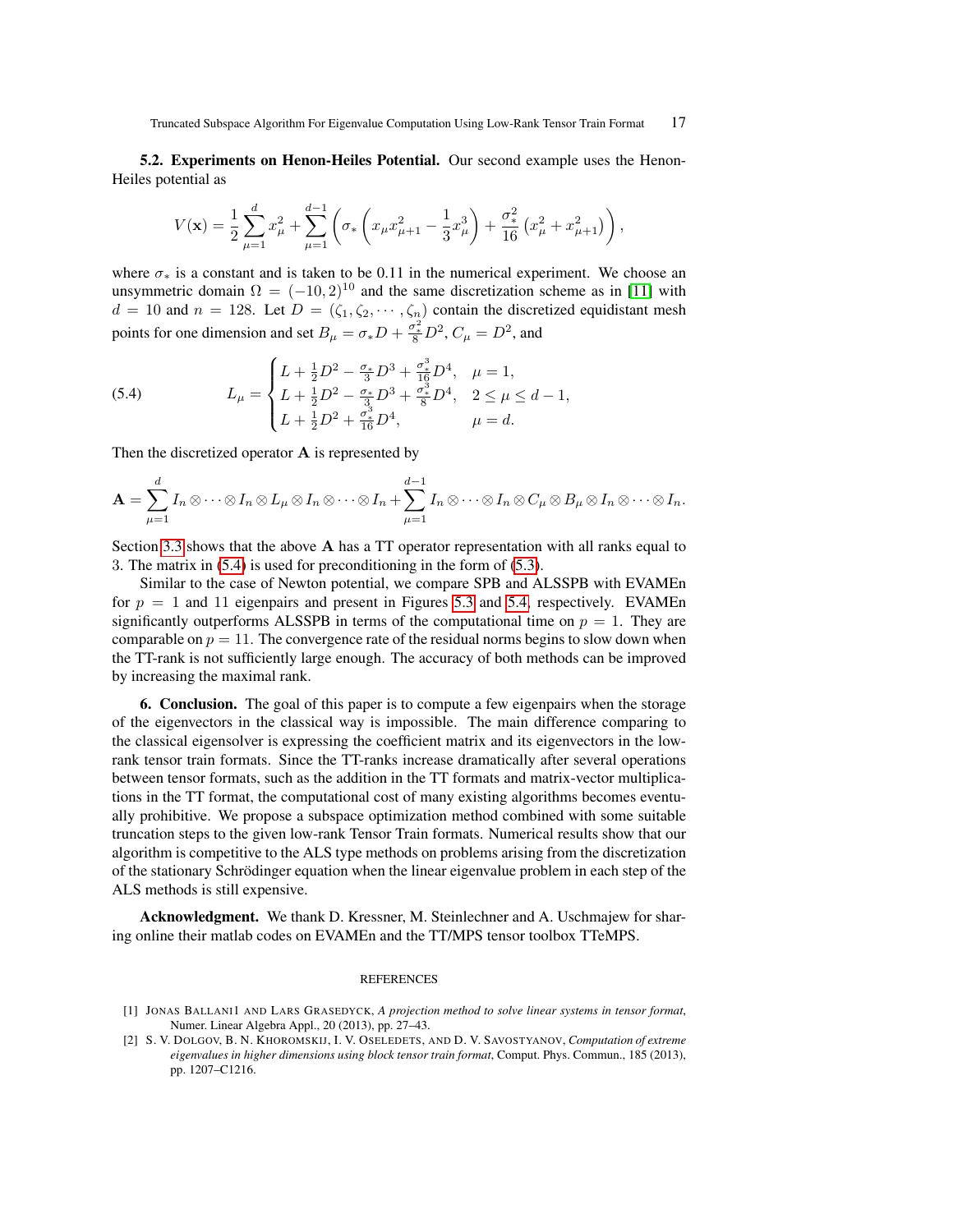

<span id="page-17-4"></span>FIG. 5.3. *Numerical results on Henon-Heiles Potential with*  $n = 128$ ,  $d = 10$ , and  $p = 1$ .



<span id="page-17-5"></span>FIG. 5.4. *Numerical results on Henon-Heiles Potential with*  $n = 128$ ,  $d = 10$ , and  $p = 11$ .

- <span id="page-17-3"></span>[3] L. GRASEDYCK, *Existence and computation of low Kronecker-rank approximations for large linear systems of tensor product structure*, Computing, 72 (2004), pp. 247–265.
- <span id="page-17-0"></span>[4] , *Hierarchical singular value decomposition of tensors*, SIAM J. Matrix Anal. Appl., 31 (2009/10), pp. 2029–2054.
- <span id="page-17-1"></span>[5] L. GRASEDYCK, D. KRESSNER, AND C. TOBLER, *A literature survey of low-rank tensor approximation techniques*, GAMM-Mitt., 36 (2013), pp. 53–78.
- <span id="page-17-2"></span>[6] W. HACKBUSCH, *Entwicklungen nach exponentialsummen*, Technical Report 4, Max Planck Institute for Mathematics in the Sciences,/2005, MPI MIS Leipzig, 2010. Revised version, September.